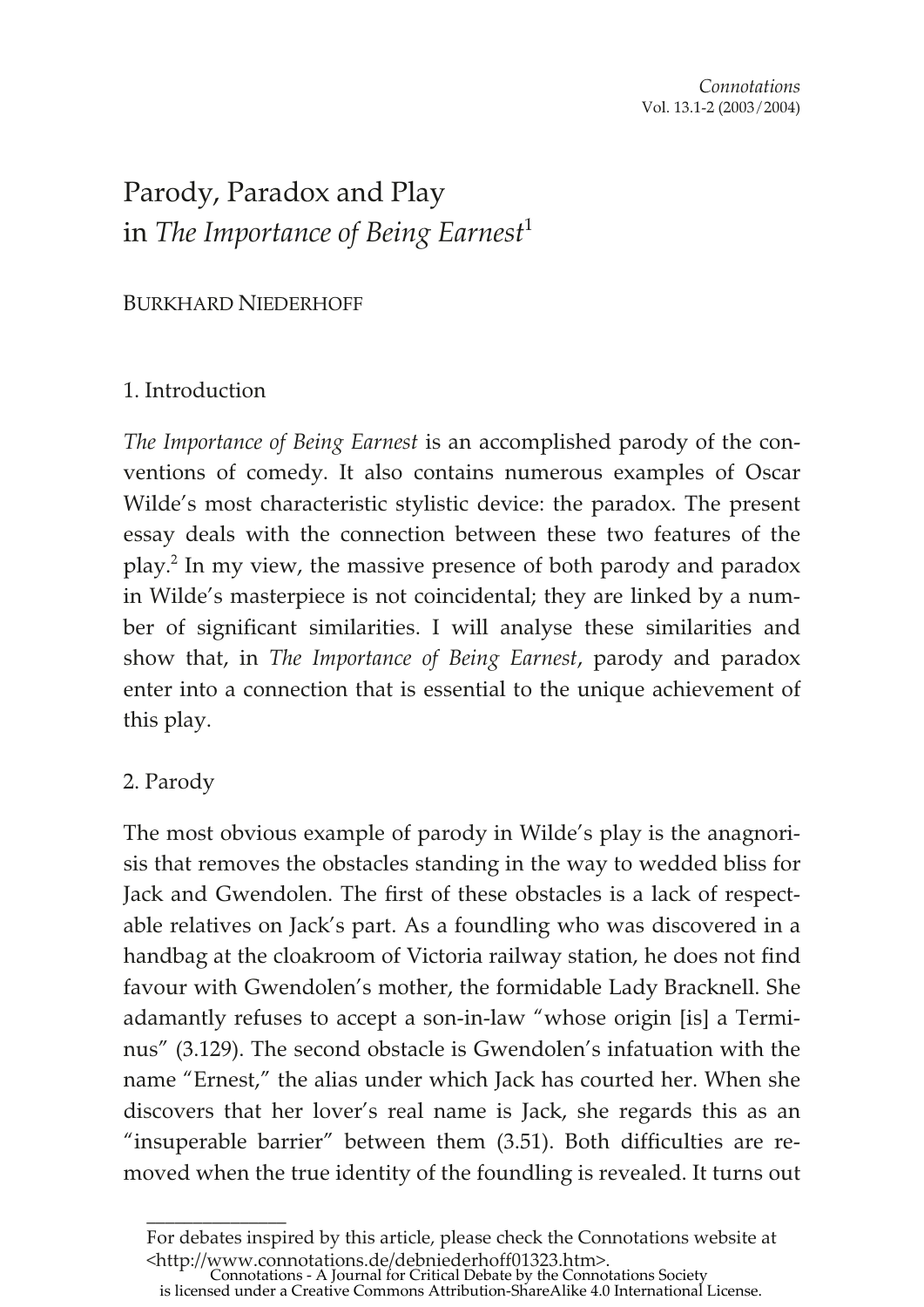that Jack has been christened "Ernest" and that he is Lady Bracknell's nephew. Thus he bears the name that Gwendolen insists on, and he has also acquired respectable relatives—even Lady Bracknell would find it hard to raise convincing objections against herself.

The anagnorisis comes about through a visible sign, a timehonoured method first discussed in Aristotle's *Poetics.* The most famous example of this method, also mentioned by Aristotle, $3$  is the scar which Odysseus owes to his courageous fight with a boar and which reveals his identity to his nurse Eurycleia when he returns to Ithaca after an absence of twenty years. In *The Importance of Being Earnest*, the sign that proves Jack's identity is the handbag in which he was found. His former nurse, Miss Prism, explains how the baby ended up in the bag:

- *Miss Prism*. [...] On the morning of the day you mention, a day that is for ever branded on my memory, I prepared as usual to take the baby out in its perambulator. I had also with me a somewhat old, but capacious handbag in which I had intended to place the manuscript of a work of fiction that I had written during my few unoccupied hours. In a moment of mental abstraction, for which I can never forgive myself, I deposited the manuscript in the bassinette and placed the baby in the hand-bag.
- *Jack*. (*who had been listening attentively*) But where did you deposit the handbag?

*Miss Prism*. Do not ask me, Mr Worthing.

- *Jack*. Miss Prism, this is a matter of no small importance to me. I insist on knowing where you deposited the hand-bag that contained that infant.
- *Miss Prism*. I left it in the cloak-room of one of the larger railway stations in London.

*Jack*. What railway station?

*Miss Prism*. (*quite crushed*) Victoria. The Brighton line. (*Sinks into a chair*)  $[\ldots]$ 

*Enter Jack with a hand-bag of black leather in his hand* 

- *Jack*. (*rushing over to Miss Prism*) Is this the hand-bag, Miss Prism? Examine it carefully before you speak. The happiness of more than one life depends on your answer.
- *Miss Prism*. (*calmly*) It seems to be mine. Yes, here is the injury it received through the upsetting of a Gower Street omnibus in younger and happier days. Here is the stain on the lining caused by the explosion of a temperance beverage, an incident that occurred at Leamington. And here, on the lock, are my initials. I had forgotten that in an extravagant mood I had had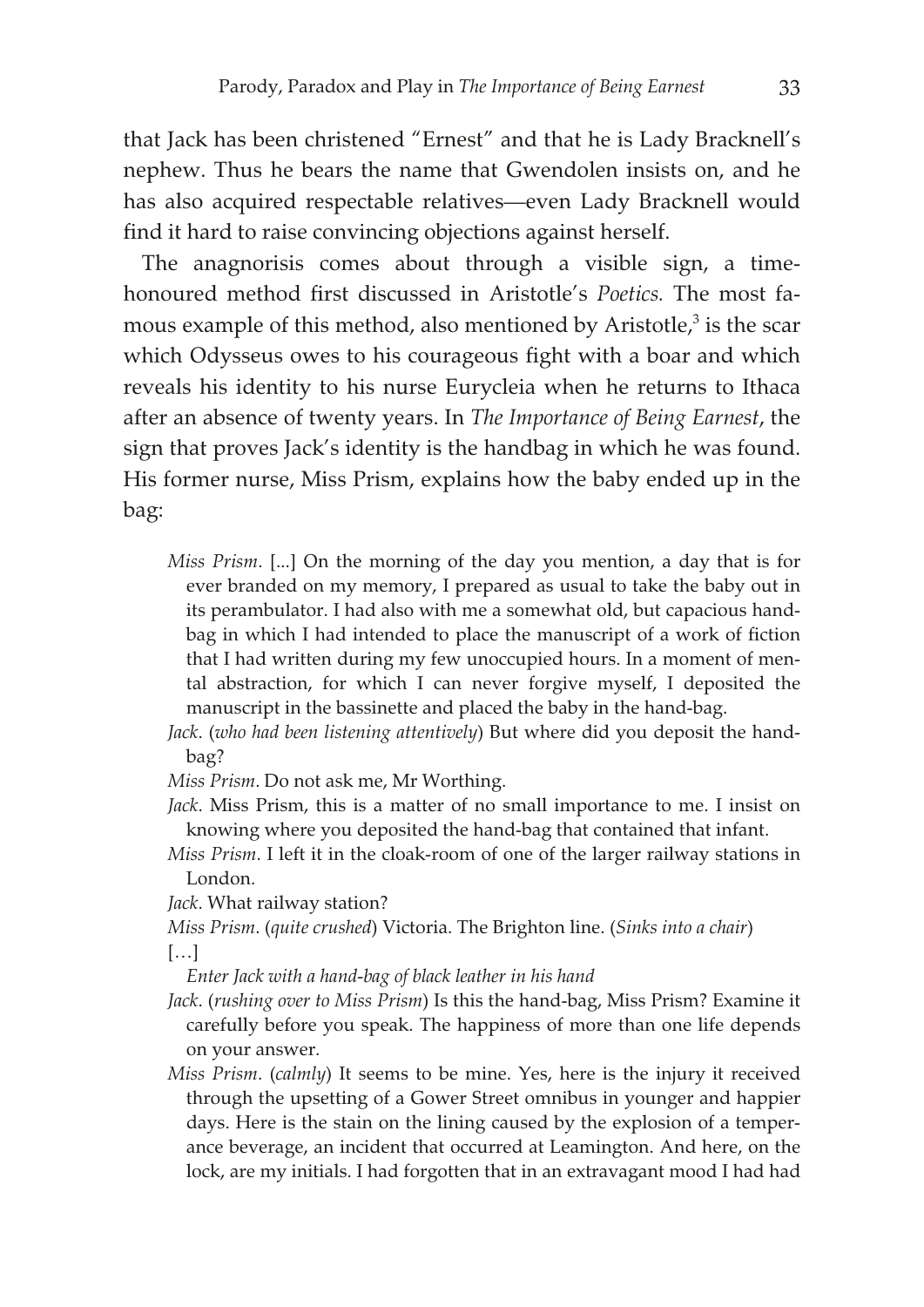them placed there. The bag is undoubtedly mine. I am delighted to have it so unexpectedly restored to me. It has been a great inconvenience being without it all these years. (3.344-90)

Even in comedy, anagnorises that bring about family reunions tend to be tearful events, or at least highly emotional ones,<sup>4</sup> but the emphasis placed on Miss Prism's battered old bag undercuts any such sentiments. It introduces the comic incongruity between debased or trivial content and dignified form that figures prominently in most definitions of parody.<sup>5</sup> To Miss Prism, the scene is not about the restoration of a lost child but about the recovery of a handbag. The sign whose function it is to identify the hero usurps the status of the hero. Instead of identifying Jack by means of the bag, Miss Prism identifies the bag by means of the "injury" that it received from a Gower Street omnibus—an injury that would appear to be a parodic allusion to the famous scar which shows Eurycleia whose feet she is washing (in both cases, two decades or more have passed when the hero re-encounters his nurse).

Parodies have a metaliterary tendency. By both imitating and distorting a text or a genre, they lay bare its conventions, pulling the audience out of the represented world and making it aware of the means and methods of representation. This is especially true of the anagnorisis of *The Importance of Being Earnest*. Wilde makes no attempt to hide the fact that he is using a literary convention. On the contrary, by offering an extremely ingenious and improbable solution to Jack's problems he highlights the contrived and artificial character of the convention. A metaliterary note is also struck by the curious replacement of a baby with a manuscript, of a child with a brainchild. While the manuscript obviously stands for literature, the baby represents life in its most pristine and natural form. When Miss Prism puts the former in the place of the latter, literature prevails over life. Perhaps we may even detect an allegory of parody in Miss Prism's mistake. After all, there are two contents and two containers: a baby who belongs in a pram, and a manuscript which belongs in a bag. Exchanging the baby and the manuscript brings about the very incongruity of form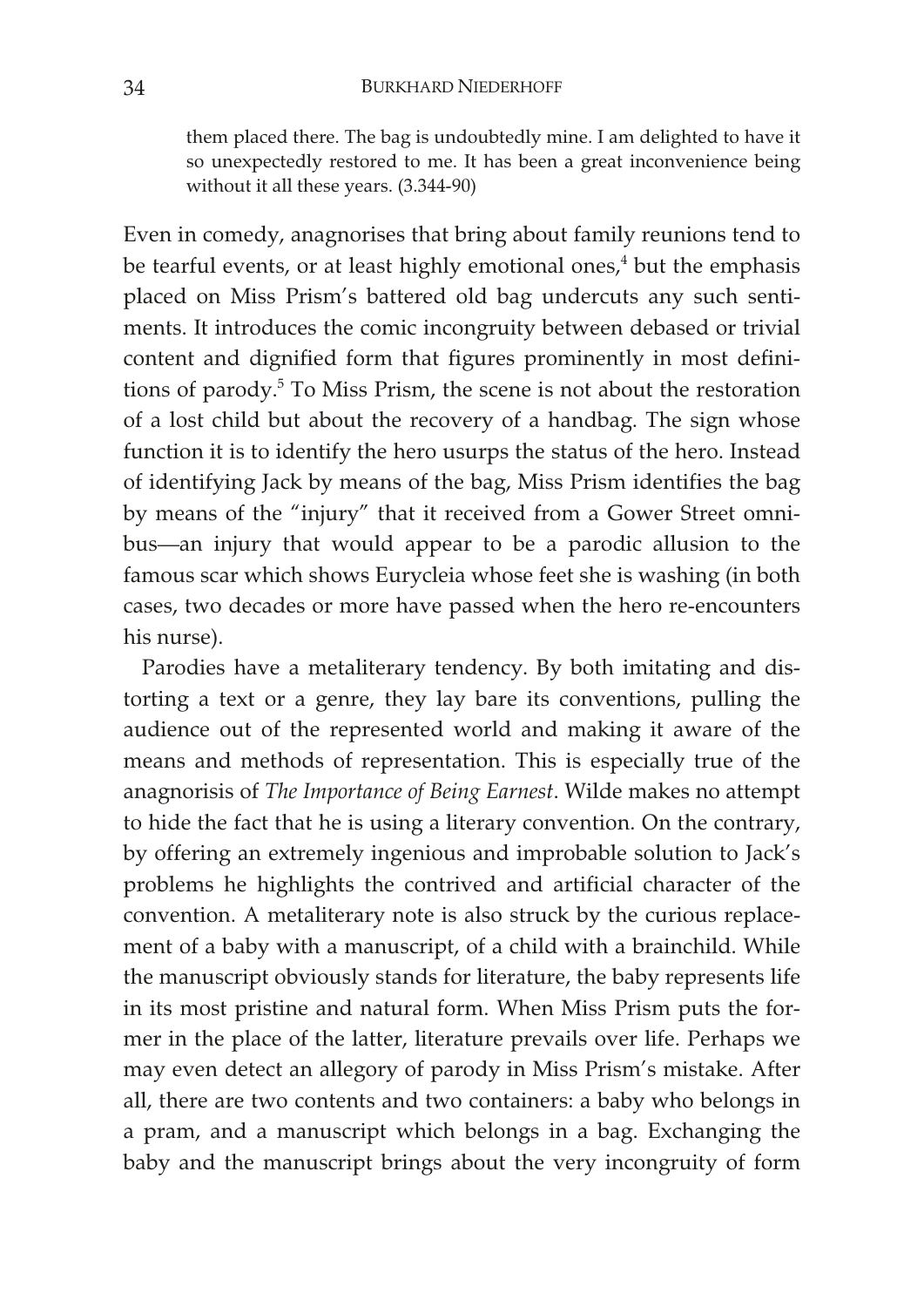and content which is typical of parody. Be that as it may, the metaliterary quality of the anagnorisis is also suggested by the comments of the participants, who talk as if they knew that they are characters in a play. When Jack rushes off to search for the handbag, Lady Bracknell states that "strange coincidences are not supposed to occur" (3.369- 70), and Gwendolen adds, "This suspense is terrible. I hope it will last" (3.378)—a paradoxical wish that combines the point of view of a character with that of a spectator.<sup>6</sup>

The way to the true anagnorisis is paved with a number of ludicrously false ones. After Miss Prism's assumption that the scene is about handbags rather than about human beings, Jack makes a discovery that is no less ridiculous:

- *Jack*. (*in a pathetic voice*) Miss Prism, more is restored to you than this handbag. I was the baby you placed in it.
- *Miss Prism*. (*amazed*) You?
- *Jack*. (*embracing her*) Yes—mother!
- *Miss Prism*. (*recoiling in indignant astonishment*) Mr Worthing! I am unmarried!
- *Jack*. Unmarried! I do not deny that is a serious blow. But after all, who has the right to cast a stone against one who has suffered? Cannot repentance wipe out an act of folly? Why should there be one law for men, and another for women? Mother, I forgive you. (*Tries to embrace her again)*
- *Miss Prism*. (s*till more indignant*) Mr Worthing, there is some error. (*Pointing to Lady Bracknell*) There is the lady who can tell you who you really are (3.391-404).

Just as in the exchange about the handbag, moods and attitudes are singularly mismatched. Jack feels all the emotions appropriate to an anagnorisis scene. He is so full of joy and gratitude that he is moved to forgive his mother for straying from the path of virtue. But Miss Prism, who has maintained a rigid respectability throughout the play, is highly offended by Jack's assumption that she has given birth to an illegitimate child. To her, his generous words of forgiveness come as a gross insult. It should be added that the exchange between Jack and Miss Prism amounts to an exercise in self-parody on Wilde's part. It makes fun of the fallen woman, a subject that he deals with in a seri-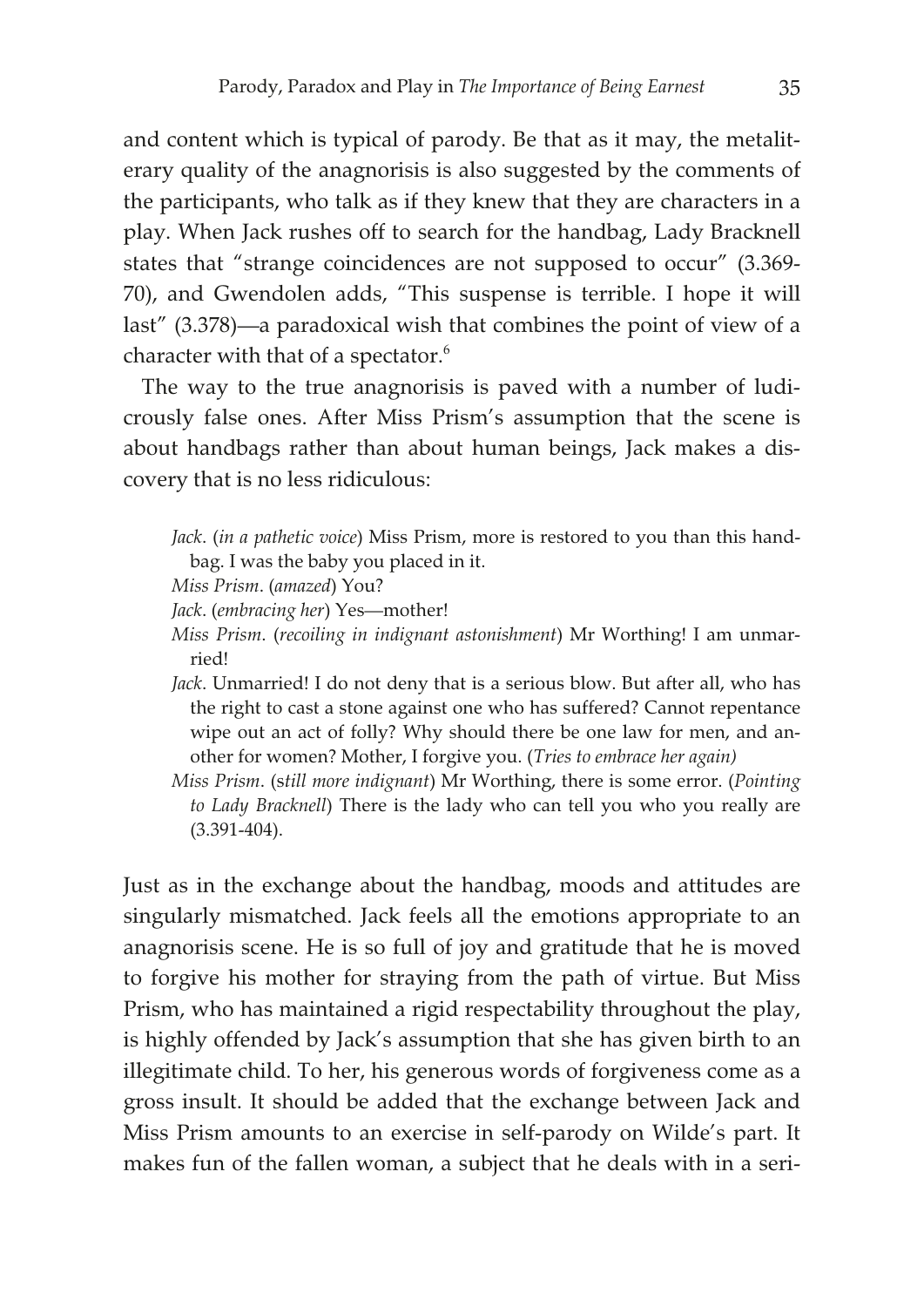ous manner in *Lady Windermere's Fan* and *A Woman of No Importance*. Jack's speech is a comic echo of the message of these earlier plays, including an almost verbatim repetition of Hester's complaint about the double standard in *A Woman of No Importance* (2.299-300).7

The scene in which Jack proposes to Gwendolyn provides us with another interesting example of Wildean parody:

- *Jack*. Gwendolen, I must get christened at once—I mean we must get married at once. There is no time to be lost.
- *Gwendolen*. Married, Mr Worthing?
- *Jack*. (*astounded*) Well ... surely. You know that I love you, and you led me to believe, Miss Fairfax, that you were not absolutely indifferent to me.

*Gwendolen*. I adore you. But you haven't proposed to me yet. Nothing has been said at all about marriage. The subject has not even been touched on. *Jack*. Well ... may I propose to you now?

*Gwendolen*. I think it would be an admirable opportunity. And to spare you any possible disappointment, Mr Worthing, I think it only fair to tell you quite frankly beforehand that I am fully determined to accept you.

*Jack*. Gwendolen!

*Gwendolen*. Yes, Mr Worthing, what have you got to say to me?

*Jack*. You know what I have got to say to you.

*Gwendolen*. Yes, but you don't say it.

*Jack*. Gwendolen, will you marry me? (*Goes on his knees*)

*Gwendolen*. Of course I will, darling. How long you have been about it! I am afraid you have had very little experience in how to propose.

*Jack*. My own one, I have never loved anyone in the world but you.

*Gwendolen*. Yes, but men often propose for practice. I know my brother Gerald does. All my girl-friends tell me so. What wonderfully blue eyes you have, Ernest! They are quite, quite, blue. I hope you will always look at me just like that, especially when there are other people present. (1.413-40)

Even more than in the anagnorisis scene, in which she and her mother make comments with metadramatic overtones, Gwendolen thinks of the occasion in terms of a script and of a part that has to be played and to be practiced. In this case, the parodic incongruity does not result from a clash between a high, dignified form and a low, ignoble content, but from the contrast between Gwendolen's formal and artificial script and Jack's more flexible and spontaneous one. He talks extempore, assuming that there is no need to utter what has already been implied. Gwendolen, however, does not tolerate any deviation from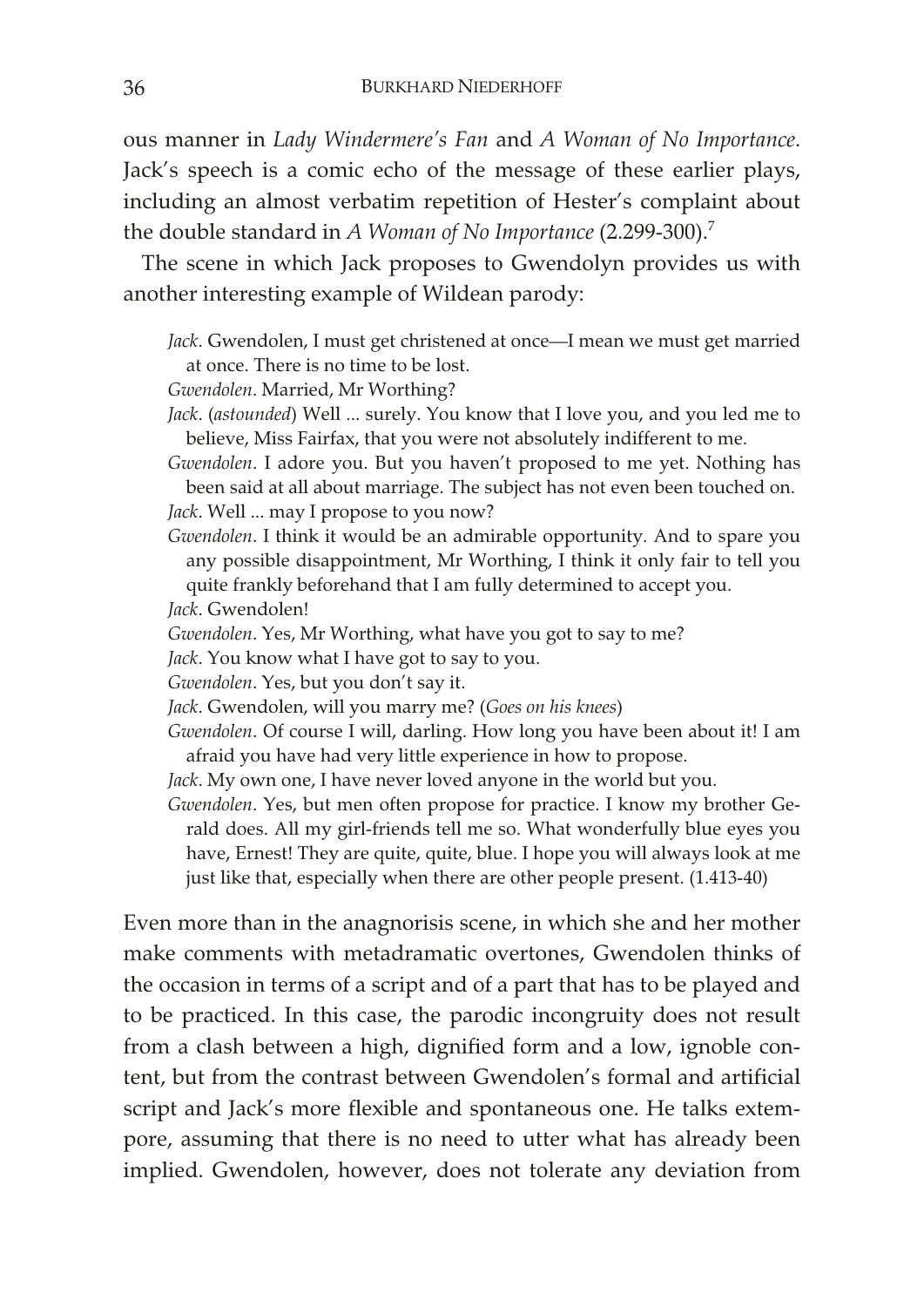her script; she makes her suitor play his part and say all his lines. Paradoxically, her very insistence on following the script brings about a major deviation from it. In a proposal conducted along traditional lines, it is the man who plays the active part, while the woman reacts to his demands. In the case of Jack and Gwendolyn, these roles are exchanged. Not only is Gwendolen in charge of the conversation, she even assumes that ultimate privilege of the male sex, the praise of the beloved's eyes.<sup>8</sup>

A final parodic feature of the proposal and other exchanges between Jack and Gwendolen becomes evident if one compares them with similar scenes from the second courtship plot. I have already mentioned the way in which *The Importance of Being Earnest* parodies Wilde's treatment of the fallen woman in his previous works. In addition, the play offers something like a parody of itself, with later scenes or speeches providing comic repetitions of earlier ones. Jack's proposal to Gwendolen is replayed by Algernon and Cecily, with minor variations on the same themes. Cecily also confesses her fascination with the name "Ernest" (2.505); she also admires her lover's beauty not his eyes, but his curls (2.489, 2.530)—and she also thinks of the proposal in terms of a script. In her case, this script is not merely a metaphorical or mental one; the story of her courtship by Algernon has literally been written down in her diary. The parodic effect of this has been pointed out by Neil Sammells, who makes a number of perceptive comments on Wildean parody in an essay on Tom Stoppard's *Travesties*:

The structure of Wilde's play is that of a travesty: Jack's proposal to Gwendolen is played again, and travestied, by Algy and Cecily; Lady Bracknell's interrogation of Jack in Act One reappears in a different form in her haranguing of Miss Prism. Similarly, individual scenes are themselves structured by travesty with one voice restating and confounding the other. (383)

Sammells does not explain what he means by the latter kind of travesty based on "one voice restating and confounding the other" in a single scene, but the following exchange between Gwendolen and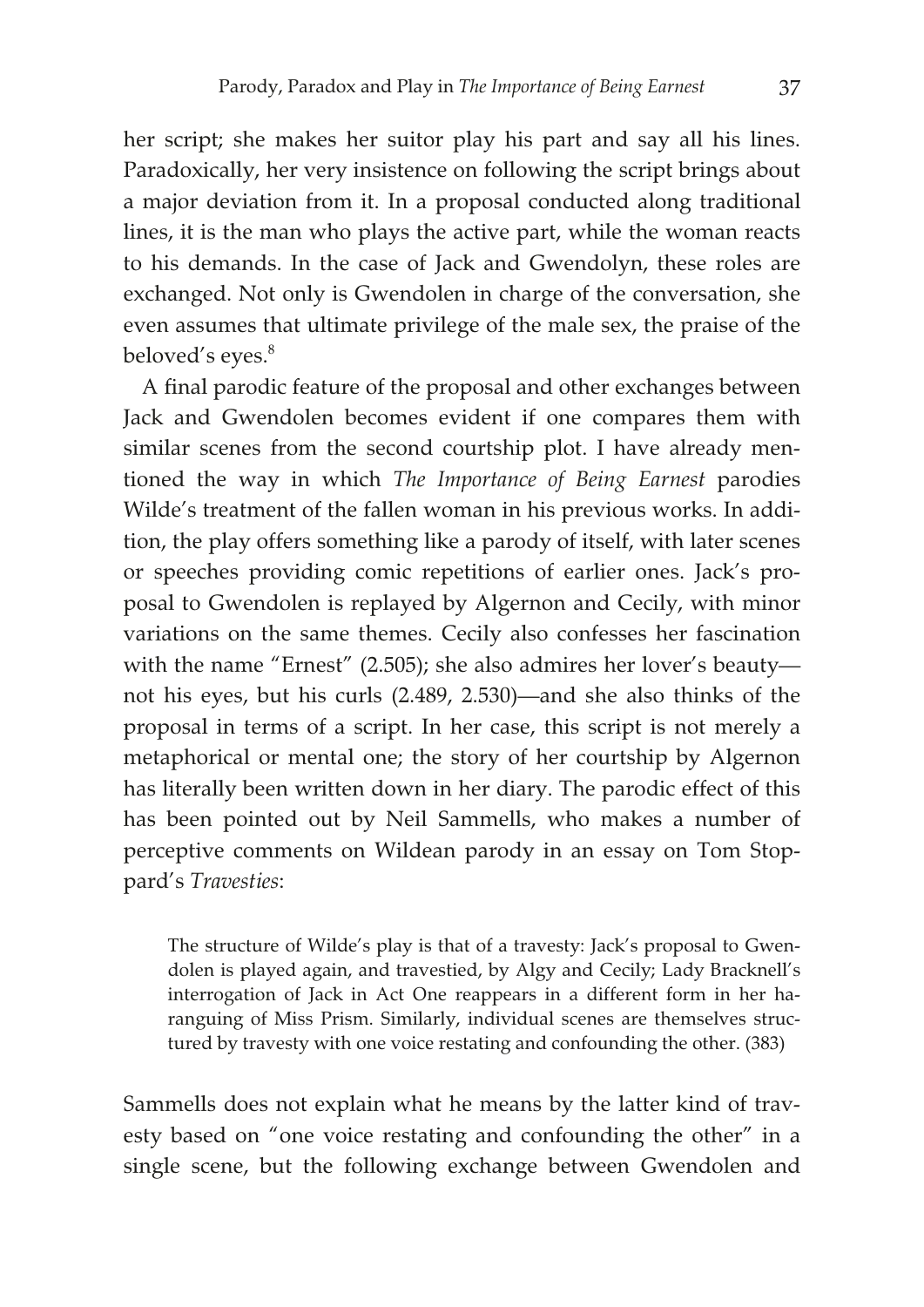Cecily might qualify as an example. It is the quarrel that follows their mistaken discovery that they are both engaged to the same man:

- *Cecily*. (*rather shy and confidingly*) Dearest Gwendolen, there is no reason why I should make a secret of it to you. Our little county newspaper is sure to chronicle the fact next week. Mr Ernest Worthing and I are engaged to be married.
- *Gwendolen*. (*quite politely, rising*) My darling Cecily, I think there must be some slight error. Mr Ernest Worthing is engaged to me. The announcement will appear in the *Morning Post* on Saturday at the latest.
- *Cecily*. (*very politely, rising*) I am afraid you must be under some misconception. Ernest proposed to me exactly ten minutes ago. (*Shows diary)*
- *Gwendolen*. (*examines diary through her lorgnette carefully*) It is very curious, for he asked me to be his wife yesterday afternoon at 5.30. If you would care to verify the incident, pray do so. (*Produces diary of her own*) I never travel without my diary. One should always have something sensational to read in the train. I am so sorry, dear Cecily, if it is any disappointment to you, but I am afraid *I* have the prior claim.
- *Cecily*. It would distress me more than I can tell you, dear Gwendolen, if it caused you any mental or physical anguish, but I feel bound to point out that since Ernest proposed to you he clearly has changed his mind.
- *Gwendolen*. (*meditatively*) If the poor fellow has been entrapped into any foolish promise I shall consider it my duty to rescue him at once, and with a firm hand.
- *Cecily*. (*thoughtfully and sadly*) Whatever unfortunate entanglement my dear boy may have got into, I will never reproach him with it after we are married. (2.622-48)

Gwendolen and Cecily imitate each other to an extraordinary degree. They perform the same actions (showing a diary to their rival), strike the same attitudes ("*meditatively*" and "*thoughtfully*"), and say exactly the same things, a fact that is only highlighted by their elaborate efforts at finding synonyms: "some slight error"—"some misconception"; "I am so sorry"—"It would distress me"; "the poor fellow"— "my dear boy"; "entrapped"—"entanglement"; etc. The parodic effect is brought about in a rather unusual manner in this dialogue. It would be misleading to say that the speeches uttered by one woman are exaggerated, distorted or debased version of the speeches delivered by the other. Instead, the parodic effect results from the closeness of the imitation. Gwendolen and Cecily violate the assumption that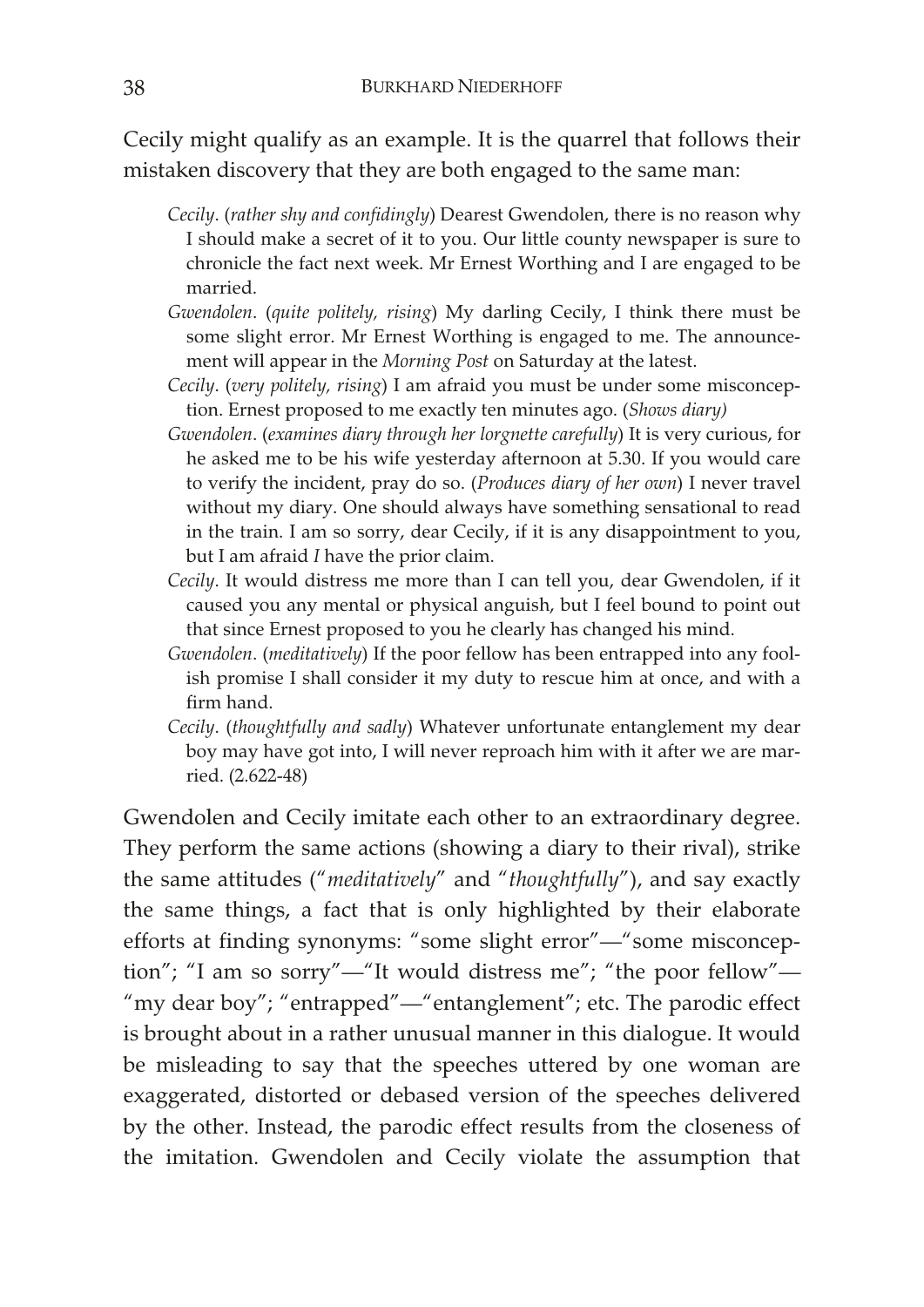human beings should be individuals, not Bergsonian parrots who repeat somebody else's words and actions. If there is an element of parodic debasing, it consists in this reduction of a human being to a puppet. At any rate, the repetitions across or within the scenes from the two courtship plots are similar to the more obvious examples of parody, such as the anagnorisis, in that they strongly emphasize the artificiality of the characters' words and actions; instead of being spontaneous and unpredictable, these are governed by prior scripts and models.

Before we move on to paradox, a final word needs to be said about the mode of parody in *The Importance of Being Earnest*. Parodies can be satiric; witness Henry Fielding's *Shamela*, which ridicules both the literary form and the social values of Samuel Richardson's *Pamela*. Richard Foster interprets *The Importance of Being Earnest* along these lines. He argues that "[b]y exposing and burlesquing the vacuities of a moribund literature Wilde satirizes, too, the society that sustains and produces it" (23). According to this view, the girls' romantic scripts, which they have imbibed from novels and plays and which they impose on their lovers, are bound up with hollow social values, and the parody of the literary conventions becomes a satiric attack on these values. In my view, however, the play's parody is ludic rather than satiric.<sup>9</sup> The parodic scenes discussed in this essay offer a lot of comic incongruity, but the laughter evoked by this incongruity is not directed at a particular target. It is not satiric laughter that attacks one set of values in the name of another. As Andreas Höfele argues, the play lacks a precondition of effective satire: a standpoint (191). In the proposal scenes, for instance, we laugh at the young women's infatuation with an artificial social ritual, but we also admire the energy and the inventiveness that they show in shaping this ritual. And we laugh at their lovers just as much as at the young women. It would be simplistic to argue that the proposal scenes ridicule formality and etiquette in order to endorse a more natural and spontaneous way of interacting with other human beings.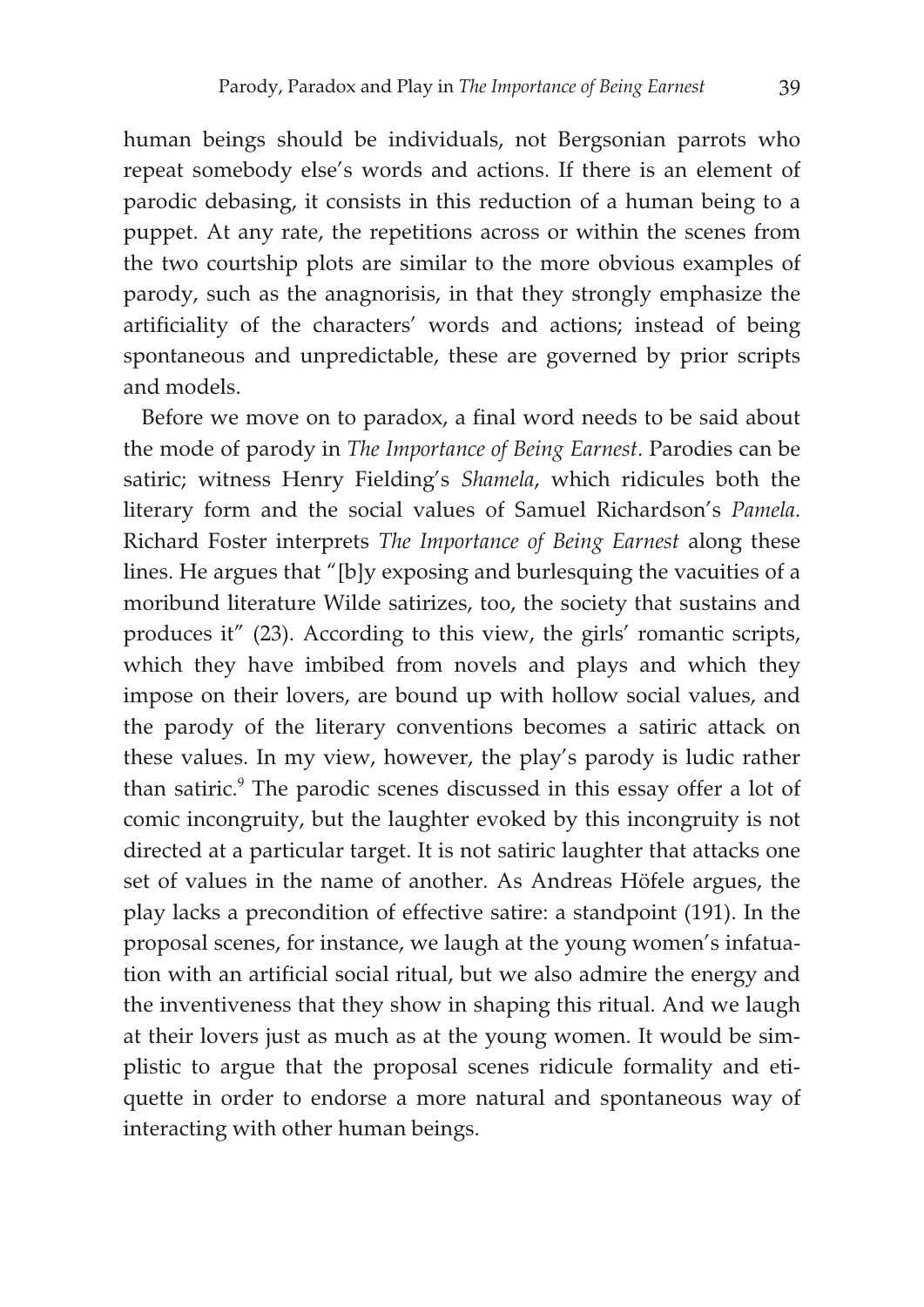To clarify what I mean by ludic parody, it might be helpful to borrow a distinction from Wayne Booth's *Rhetoric of Irony*, a borrowing that seems to me justified because of the proximity of irony and parody. Both of these rhetorical strategies entail the assumption of a voice that is not one's own; in irony, this voice is usually an invented one that is created by the ironist him- or herself; in parody, it is borrowed from a prior text. Booth distinguishes between stable and unstable irony. Faced with stable irony, the audience notices that the speaker cannot possibly mean what he or she says, and it infers what is meant instead (usually the opposite of what has been said). Faced with unstable irony, the audience notices that the speaker cannot possibly mean what he or she says, but it is incapable of taking the second step, of concluding what is really meant; the speaker does not commit himor herself to any particular meaning. If we apply this distinction to our topic, stable irony becomes the equivalent of satiric parody, while unstable irony becomes the equivalent of ludic parody. With satiric parody, the audience realizes that the parodist ridicules the parodied text and its values, and it infers what a more natural text and a saner set of values would look like. With ludic parody, the audience notices that there is some sort of comic incongruity (in other words, that there is parody), but finds itself incapable of taking the second step, of inferring a set of values and a text that could replace the parodied text and its values. The experience of watching or reading *The Importance of Being Earnest* is of the latter sort.

### 3. Paradox in Wilde

I have given a fairly extensive analysis of parody in *The Importance of Being Earnest* as this topic has not been discussed by many critics. The topic of paradox in this play and in Wilde's writings generally has received more attention;<sup>10</sup> thus it need not detain us very long. However, before moving on to the connection between parody and paradox we should consider a distinction between two types of paradox that is relevant to Wilde's use of this device. The first type links opposite terms in a contradictory manner, as in "less is more." Paradoxes of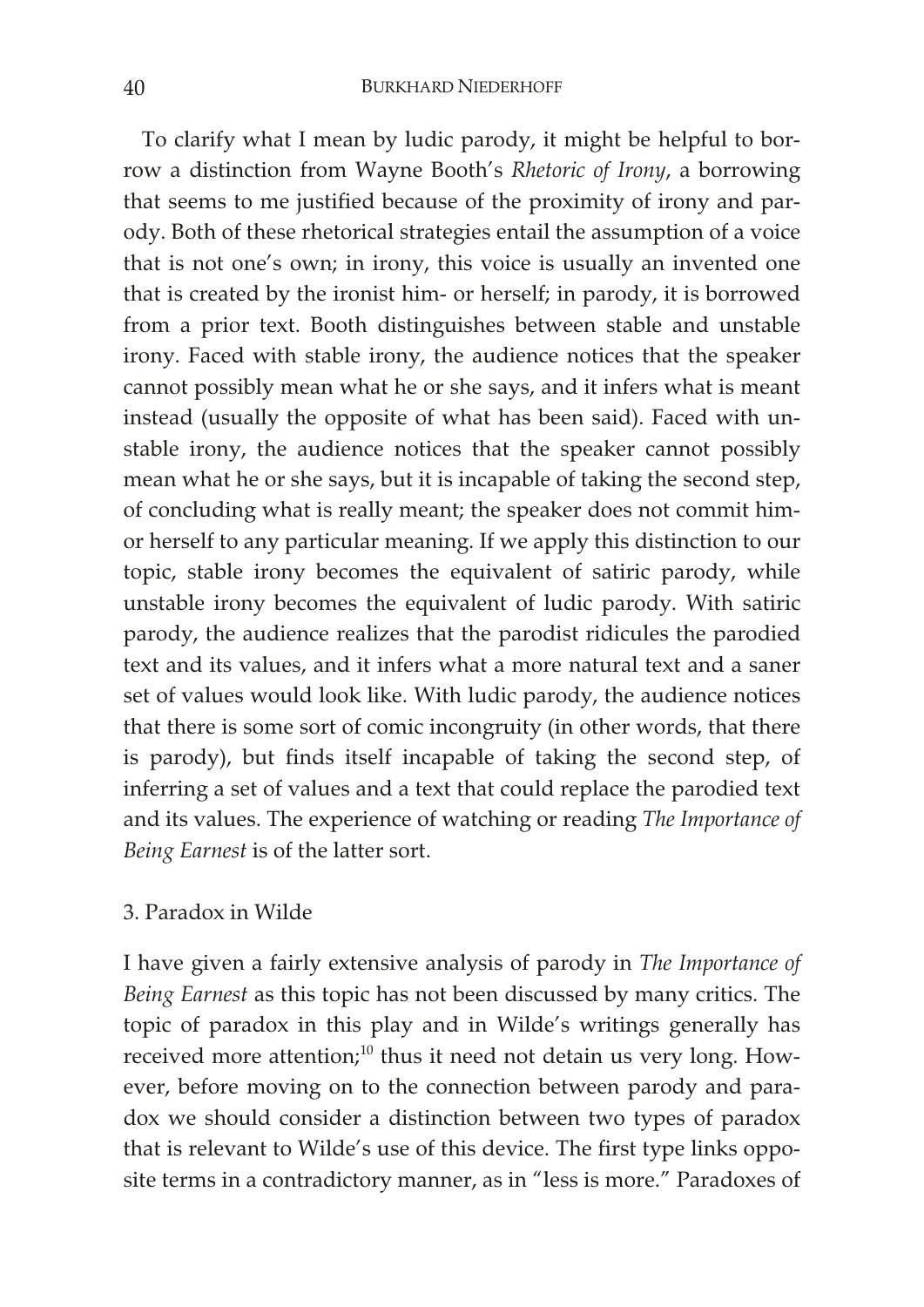this sort are infrequent in Wilde. He prefers a second type, which consists in stating the opposite of a received opinon; in other words, this second type of paradox contradicts not itself but common sense. $^{11}$ An example is provided by Gwendolen. As the analysis of the proposal scene has shown, she has little respect for traditional gender roles. This also becomes evident in the following speech: "Outside the family circle, papa, I am glad to say, is entirely unknown. I think that is quite as it should be. The home seems to me to be the proper sphere for the man" (2.563-65). There is nothing self-contradictory about this speech; what it contradicts is the Victorian view that a wife should be the angel in the house, while her husband goes abroad to fight the battles of the world. A further example of the anti-commonsensical paradox comes from "The Decay of Lying," an essay that is in the tradition of the paradoxical encomium, a genre that praises what is normally dispraised.12 Wilde's praise of lying attacks a number of received ideas, in particular the nineteenth-century doctrine of realism. Whereas the realists argue that it is the task of art to imitate life, Wilde claims that the exact opposite is valid: "Life imitates Art far more than Art imitates Life" (239).

Furthermore, it should be kept in mind that a mere contradiction, of whatever kind, does not amount to a paradox. With both types of paradox, the element of contradiction has to be complemented by the possibility of sense. On the one hand, a paradox startles us with a violation of logic or common sense; on the other hand, it allows and challenges us to make sense of it, to endow absurdity with meaning. If this possibility of sense did not exist, we would not be dealing with a paradox but with mere error and inconsistency.

#### 4. The Connection between Parody and Paradox

*Para* means 'beside,' *ode* means 'song,' and *doxa* means 'opinion.' Literally, a parody is something that positions itself 'beside a song' (or, more generally, beside a text), whereas a paradox positions itself 'beside an opinion.' This etymological consideration suggests a first link. The text or opinion that parody or paradox responds to must be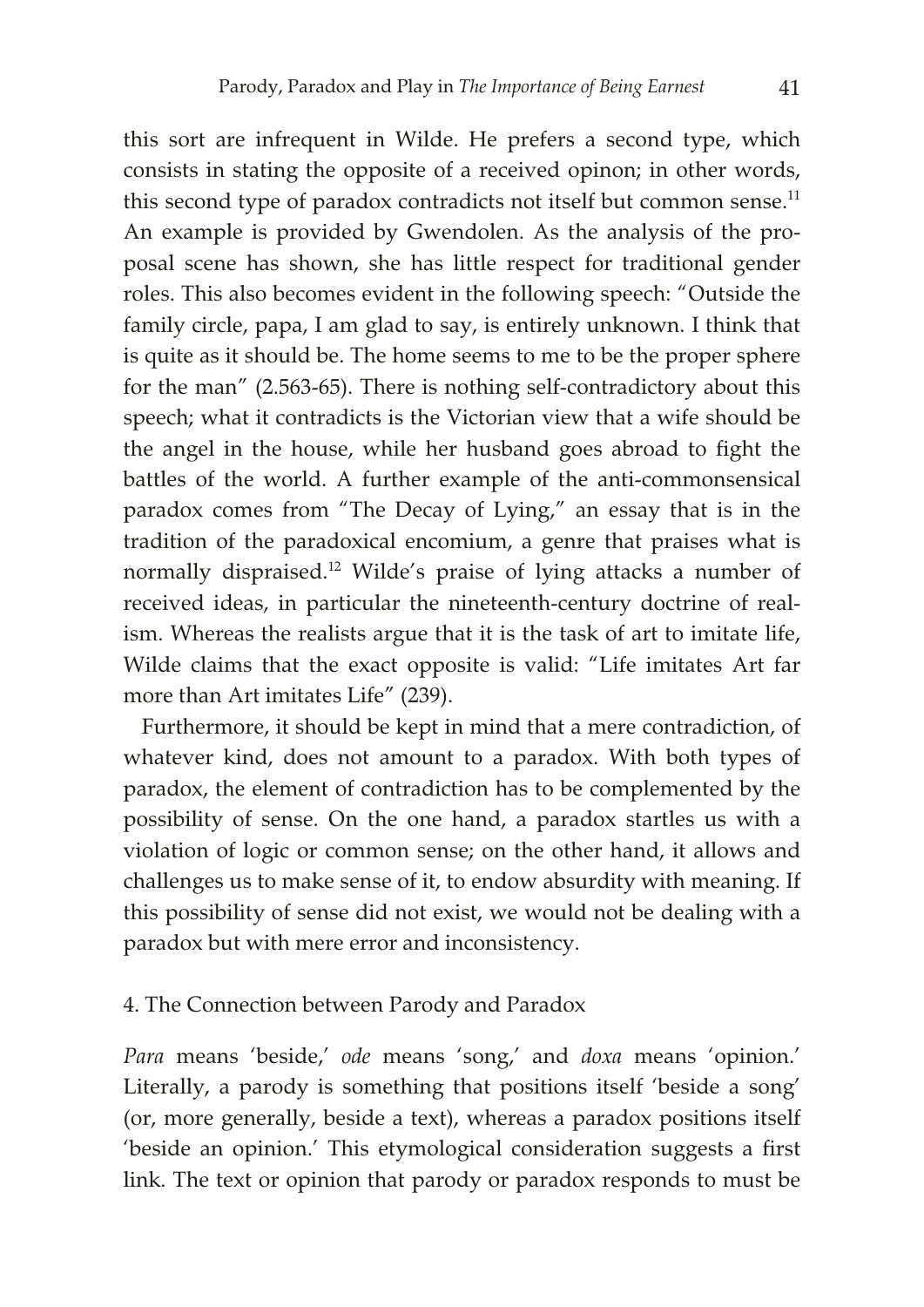generally known. There is no point in positioning oneself beside something which no one is familar with; if a parody or a paradox are to be recognized as such, the audience must be acquainted with the text or the opinion they are based on.

The preposition *para*, which is present in both terms, refers to the procedure that parody or paradox apply to a text or to an opinion. If we stick to the principal meaning of *para*, this procedure places parody 'beside' a familiar text, and paradox 'beside' a received opinion. In the case of paradox, 'beside' does not designate the concept with sufficient precision. The meaning has to be shifted to 'against' or 'contrary to.' For a paradox is not merely incongruous with a received opinion; it maintains the exact opposite. In the case of parody, the meaning of *para* cannot be narrowed down in a similar fashion. The preposition has a greater range of meaning as the techniques of parody are various: it can exaggerate the stylistic features of the parodied text, debase its content, or invert one of its elements, turning it into its opposite. In other words, a parody can place itself 'beside,' 'below,' or 'against' a text. Thus there is a partial overlap in the procedures of parody and paradox: inversion, or the change to the opposite, which amounts to the principal procedure of the latter, is at least one of the techniques of the former.

The main difference between the two terms is that between *ode* and *doxa*. A parody responds to a song or, more generally, a text, while a paradox responds to a received opinion. However, this difference is minimised if a received opinion is routinely expressed in a particular text, if text and opinion are so closely connected that a response to one entails a response to the other. A connection of this kind exists, for example, in proverbs and idioms, in which a commonsensical notion is coupled with a fixed expression. Interestingly, Wilde has a predilection for taking such an expression and replacing one of its words with its opposite.<sup>13</sup> What results is both a parody and a paradox. An example is provided by the following speech from *The Importance of Being Earnest*, in which Algernon anticipates the tedium of a dinner at Lady Bracknell's: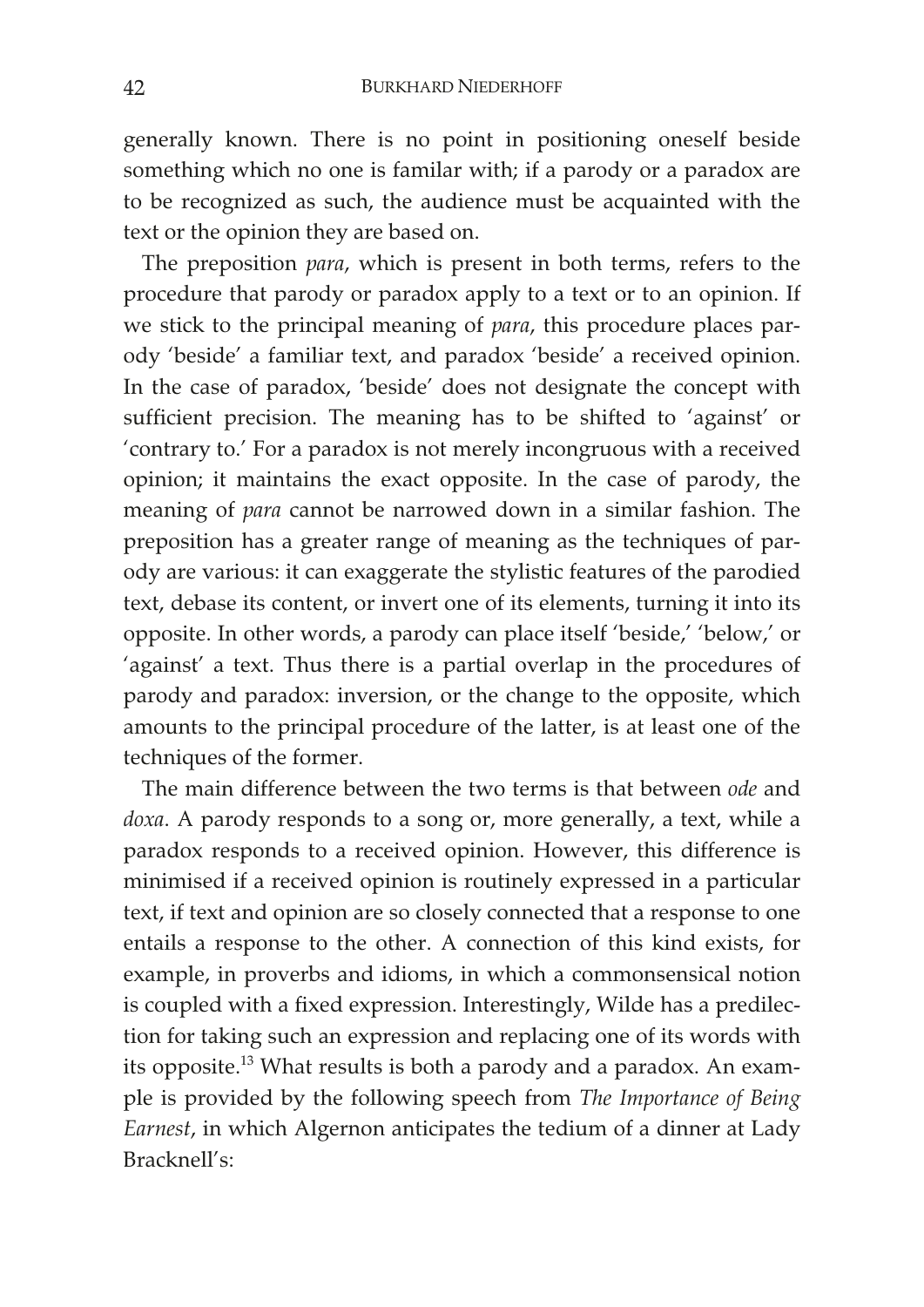She will place me next Mary Farquhar, who always flirts with her own husband across the dinner-table. That is not very pleasant. Indeed, it is not even decent ... and that sort of thing is enormously on the increase. The amount of women in London who flirt with their own husbands is perfectly scandalous. It looks so bad. It is simply washing one's clean linen in public. (1.239- 44)

Algernon parodies the idiom *to wash one's dirty linen in public* by performing a minimal formal change; he replaces the adjective *dirty* with its antonym *clean*. The resulting inversion of the idiom's meaning also produces a paradox. While common sense maintains that one should not publicise one's affairs and adulteries, Algernon thinks the same about marital happiness and harmony. He considers it "perfectly scandalous" for a couple to flaunt the lack of scandal in their marriage.

A second example of the combination of parody and paradox from *The Importance of Being Earnest* is slightly more complex. The received opinion that is targeted here is the notion that a person's social rank is reflected not merely in birth and possessions but also in his or her manners. The 'text' that expresses this opinion is not a fixed string of words but, more loosely, a convention in the characterization of masters and servants in comedy. In this genre, the masters drink, preferably wine or champagne, whereas the servants eat, usually fairly rich food.14 Wilde brings about an exchange of these roles in the first scene of his play:

*Algernon.* [H]ave you got the cucumber sandwiches cut for Lady Bracknell? *Lane*. Yes, sir. (*Hands them on a salver*)

- *Algernon*. (*inspects them, takes two, and sits down on the sofa*) Oh! … by the way, Lane, I see from your book that on Thursday night, when Lord Shoreham and Mr Worthing were dining with me, eight bottles of champagne are entered as having been consumed.
- *Lane*. Yes, sir; eight bottles and a pint.
- *Algernon*. Why is it that at a bachelor's establishment the servants invariably drink the champagne? I ask merely for information.
- *Lane.* I attribute it to the superior quality of the wine, sir. I have often observed that in married households the champagne is rarely of a first-rate brand.
- *Algernon*. Good heavens! Is marriage so demoralizing as that?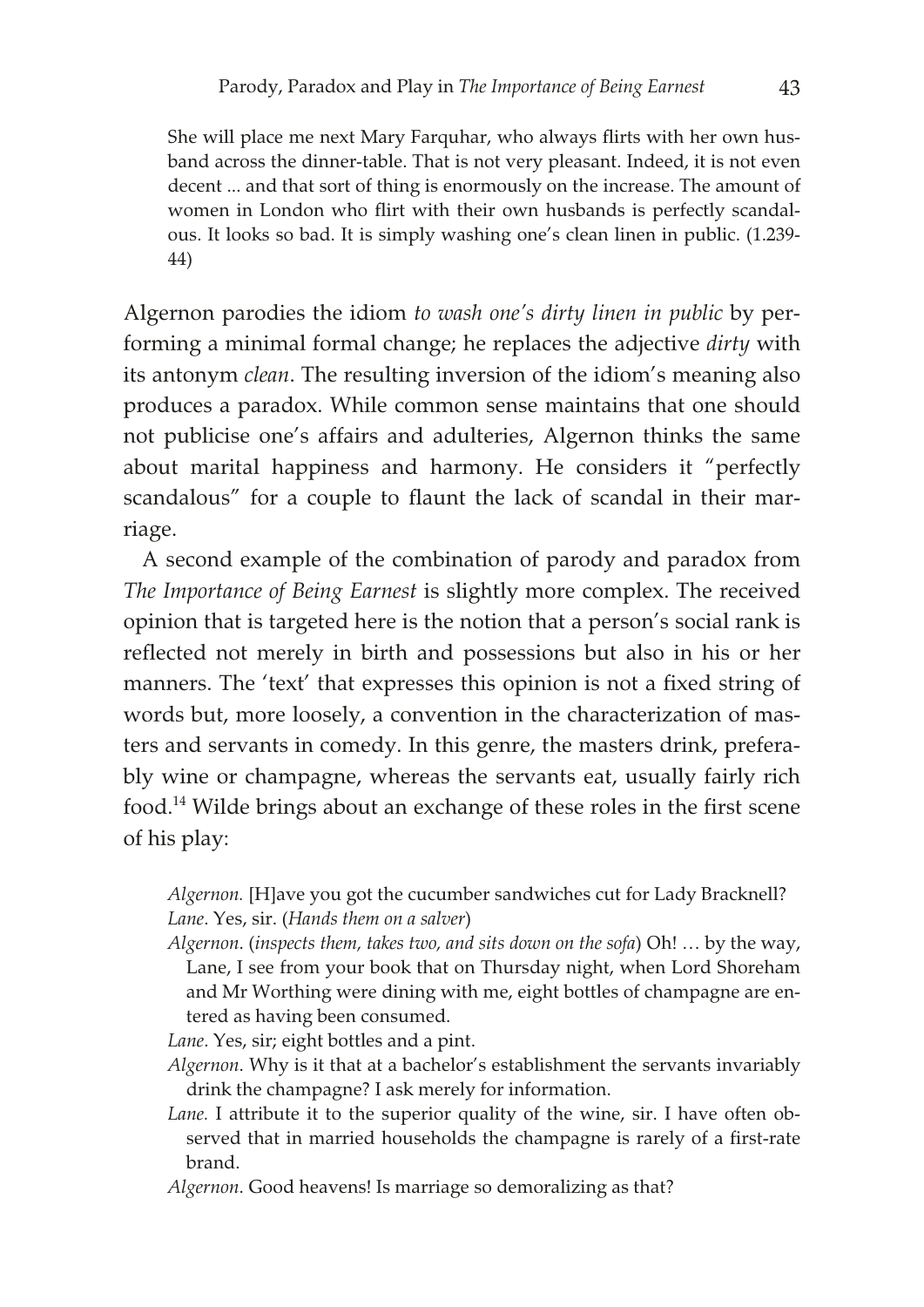- *Lane*. I believe it *is* a very pleasant state, sir. I have had very little experience of it myself up to the present. I have only been married once. That was in consequence of a misunderstanding between myself and a young person.
- *Algernon*. (*languidly*) I don't know that I am much interested in your family life, Lane.
- *Lane*. No, sir; it is not a very interesting subject. I never think of it myself. *Algernon.* Very natural, I am sure. That will do, Lane, thank you.
- 
- *Lane*. Thank you, sir. *Lane goes out*
- *Algernon*. Lane's views on marriage seem somewhat lax. Really, if the lower orders don't set us a good example, what on earth is the use of them? They seem, as a class, to have absolutely no sense of moral responsibility. (1.8-36)

Wilde parodies the convention by inverting it. The servant drinks champagne, while the master eats voraciously.15 By the time Lady Bracknell arrives, Algernon has devoured all of the cucumber sandwiches, and in a later scene he will make short work of the muffins served at Jack's country residence. The dialogue between Algernon and Lane nicely illustrates the closeness between parody and paradox in the play, as it culminates in a paradox which is also based on an inversion of the roles of master and servant. Whereas Victorian common sense regards it as a task of the middle and upper classes to set a good example to those lower down the social scale, Jack expects Lane to act as a role model for him: "Really, if the lower orders don't set us a good example, what on earth is the use of them?" One might retort that Lane is still useful to Algernon in serving the cucumber sandwiches, but such mundane considerations are foreign to Algernon, who shares his author's penchant for sweeping generalisation.

My final and most important argument for the connection between parody and paradox hinges on the concept of play. This concept has already been touched upon in the second section of this essay, where the mode of parody in *The Importance of Being Earnest* has been described as ludic. This ludic mode should not be confused with recreational drollery. It is not a temporary relaxation from (and thus subordinate to) seriousness. It is rather motivated by a fundamental uncertainty, by a scepticism that finds it difficult to take anything seriously. It is this mode of sceptical play which also characterizes Wilde's para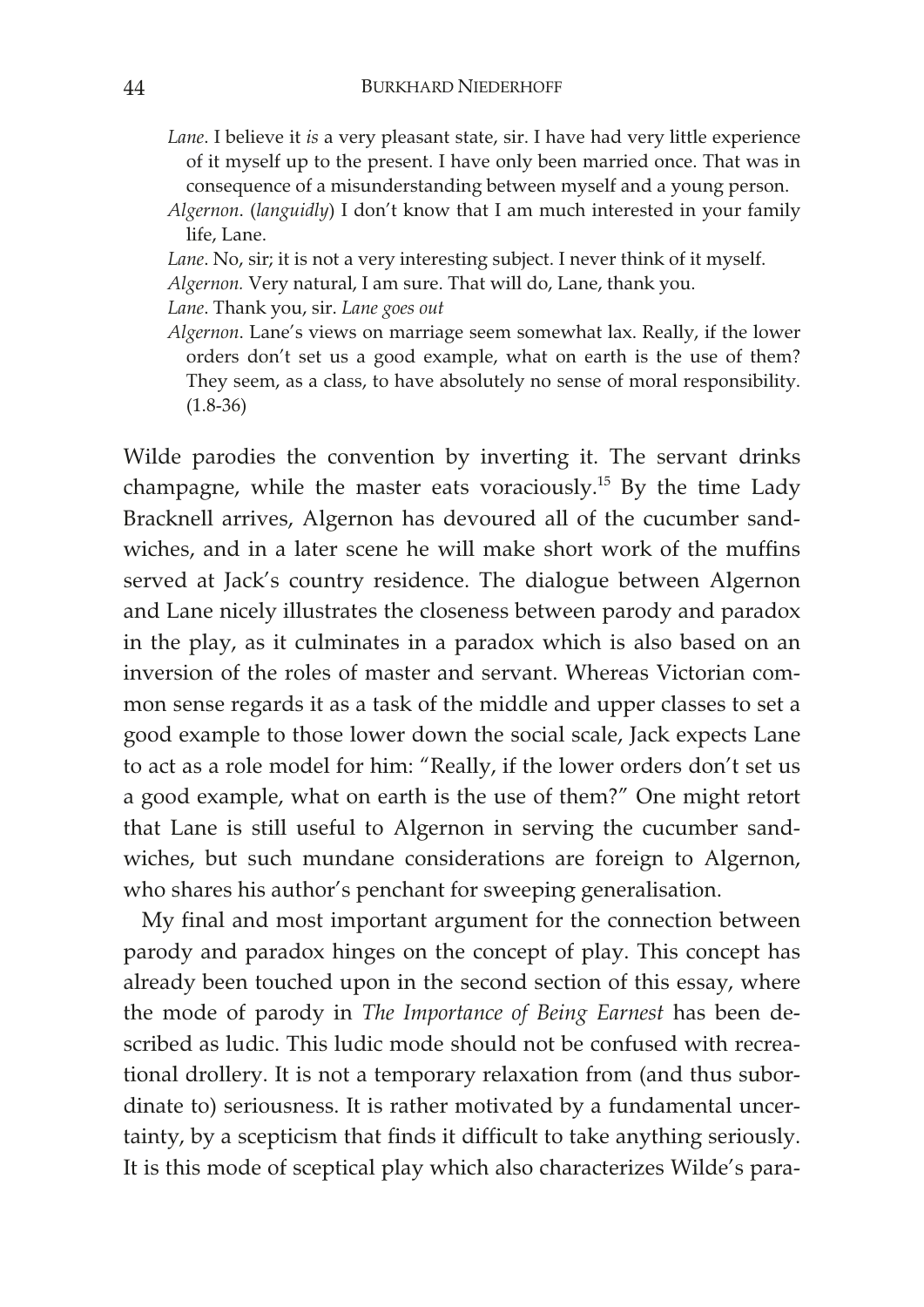doxes—at least if we follow the author's own suggestions. Wilde offers us a theory of paradox in which the concept of play figures prominently. This theory is to be found in the first chapters of *The Picture of Dorian Gray*, and it is mainly associated with Lord Henry, Dorian's aristocratic mentor (and tempter). The following passage describes Lord Henry enchanting a dinner-table audience with his paradoxical rhetoric:

"Nowadays most people die of a sort of creeping common sense, and discover when it is too late that the only things one never regrets are one's mistakes."

A laugh ran round the table.

He played with the idea, and grew wilful; tossed it into the air and transformed it; let it escape and recaptured it; made it iridescent with fancy, and winged it with paradox. The praise of folly, as he went on, soared into a philosophy, and Philosophy herself became young, and catching the mad music of Pleasure, wearing, one might fancy, her wine-stained robe and wreath of ivy, danced like a Bacchante over the hills of life, and mocked the slow Silenus for being sober. […] It was an extraordinary improvisation. (78-79)

Lord Henry's rhetoric is essentially paradoxical. He starts out by disparaging common sense, the antagonist of paradox, and continues with the paradox that "the only thing one never regrets are one's mistakes." In his poetic description of Lord Henry's talk, the narrator mentions the term explicitly ("winged it with paradox"), and he also weaves the title of the most famous paradoxical encomium of world literature, Erasmus's *Praise of Folly*, into this description.16 The terms used to characterize Lord Henry's paradoxical rhetoric emphasize its ludic quality. It is play and improvisation; instead of weighing and pondering his ideas, Lord Henry throws them into the air and juggles them. This intellectual play is slightly mad and inebriated, but it is also far from mere drollery and facetiousness. For all its folly, it maintains the rank of a philosophy.

Lord Henry's interlocutors frequently claim that he does not mean what he says, or they ask him whether his paradoxes are to be taken seriously (55, 76, 77, 80). He carefully avoids giving a straight answer to this question. If he answers in the affirmative, the ludic quality of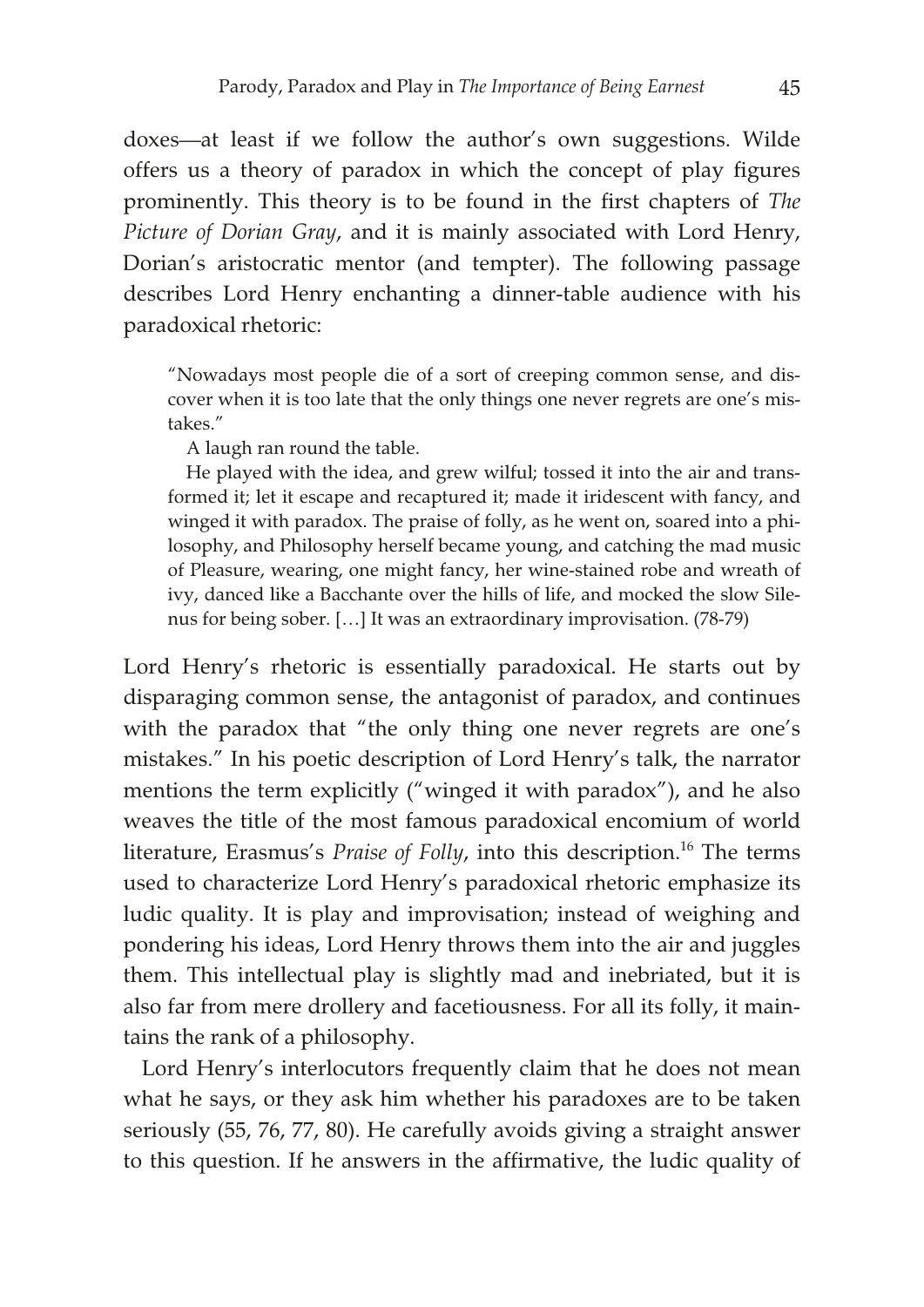the paradoxes will be eliminated. If he answers in the negative, the play will be at least diminished, framed and diminished by a context of seriousness. Lord Henry prefers a more radical kind of play, a play which includes seriousness at least as a *possibility*, which leaves its audience in the dark as to whether, and to what degree, it should be taken seriously. Here is how Lord Henry responds to Basil Hallward's charge that he lacks sincerity:

"I don't agree with a single word that you have said, and, what is more, Harry, I feel sure you don't either."

[...] "How English you are, Basil! That is the second time you have made that observation. If one puts forward an idea to a true Englishman—always a rash thing to do—he never dreams of considering whether the idea is right or wrong. The only thing he considers of any importance is whether one believes it oneself. Now, the value of an idea has nothing whatsoever to do with the sincerity of the man who expresses it. Indeed, the probabilities are that the more insincere the man is, the more purely intellectual will the idea be, as in that case it will not be coloured by either his wants, his desires, or his prejudices." (55)

Again, Lord Henry carefully avoids stating how serious he is about the claims he has made. Instead, he launches a surprising but not unpersuasive attack on the merits of seriousness and sincerity, thus giving a defence of the cognitive value of intellectual play.

In the following passage, we see two listeners responding to a paradox uttered by Lord Henry at his aunt's dinner table:

"I can stand brute force, but brute reason is quite unbearable. There is something unfair about its use. It is hitting below the intellect."

"I do not understand you," said Sir Thomas, growing rather red.

"I do, Lord Henry," murmured Mr Erskine, with a smile.

"Paradoxes are all very well in their way ..." rejoined the Baronet.

"Was that a paradox?" asked Mr Erskine. "I did not think so. Perhaps it was. Well, the way of paradoxes is the way of truth." (77)

The first response comes from Sir Thomas, the advocate of common sense. At first he finds Lord Henry's remark so absurd that he fails to understand it; then he grudgingly concedes that it might qualify as a paradox. But the manner in which he phrases this admission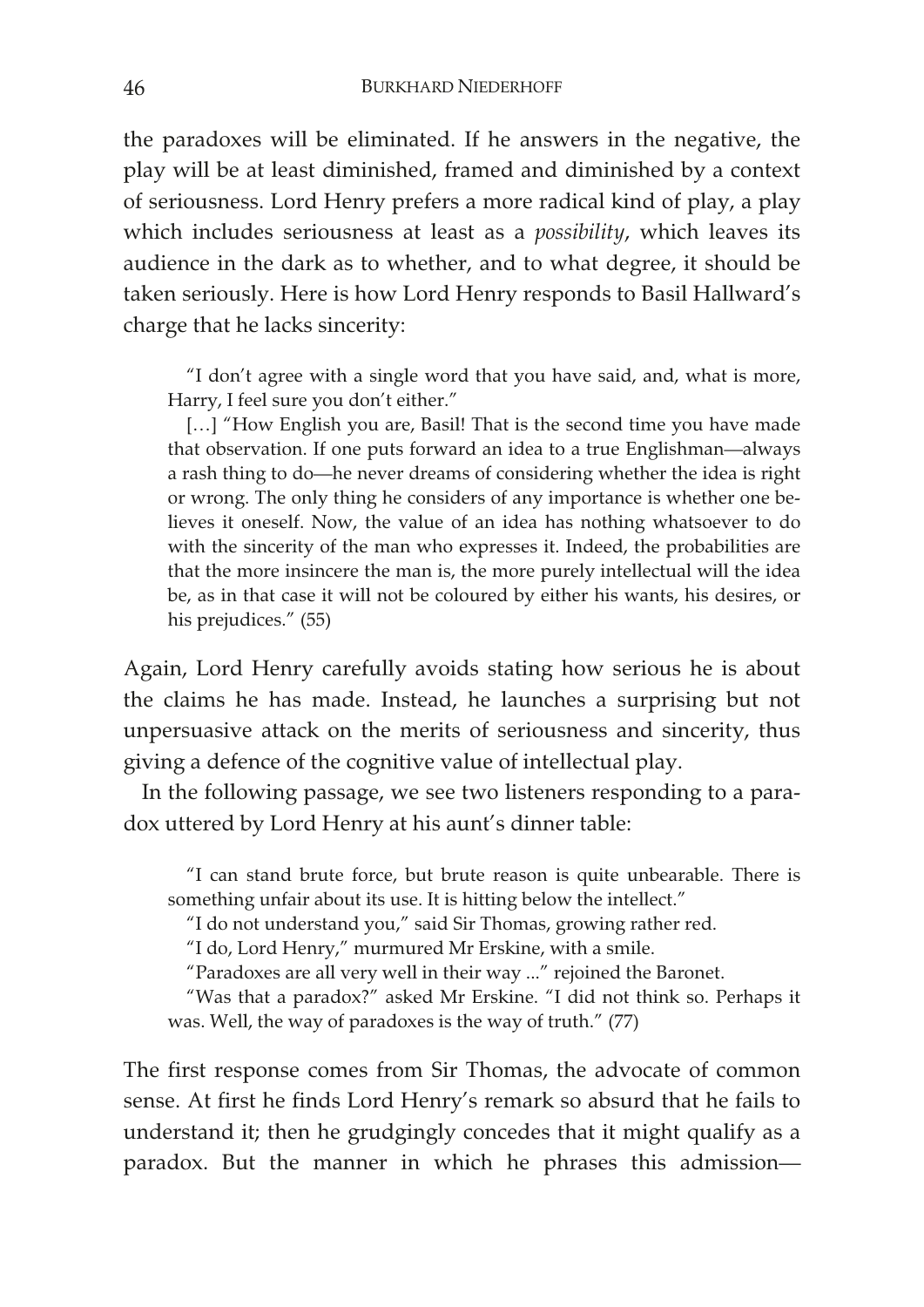"paradoxes are all very well *in their way*"—indicates that he considers them an aberration from the path of reason and virtue. To him, paradox is a frivolous and inferior mode of speech that should not be admitted into postprandial conversation, let alone into serious intellectual debate. The second response comes from Mr Erskine, introduced by the narrator as a "gentleman of considerable charm and culture" (76). Mr Erskine does not find Lord Henry's remark absurd. He does not even regard it as a paradox; so convincing does it appear to him. Then he admits, like Sir Thomas but from a very different point of view, that it might be considered a paradox, but he hastens to add that paradoxes lead towards truth. Mr Erskine picks up the image of the way introduced by Sir Thomas, an image that implies movement, and his own response is significantly dynamic, characterized by a to and fro. Lord Henry's paradox has set Mr Erskine's mind in motion. This is, on the listener's part, the same intellectual motion that also characterizes the rhetorical play of paradox on the speaker's part, a kind of play that embraces seriousness as one possibility among others.17

I would like to make a final stab at defining the ludic mode discussed here by looking at the pun on which the comedy ends. As it plays with a word that refers to the opposite of play, it has an obvious bearing on the present discussion:

*Lady Bracknell.* My nephew, you seem to be displaying signs of triviality. *Jack*. On the contrary, Aunt Augusta, I've now realized for the first time in my life the vital Importance of Being Earnest.

The form of the final sentence conveys the exact opposite of its content. The ludic manner in which it states the vital importance of being earnest amounts to an assertion of the vital importance of not being earnest. Because of this combination of opposites, it amounts to a kind of paradox and provides another example of the link between paradox and play that I have discussed with respect to Lord Henry's rhetoric. In playing with the word "Earnest," the final pun repeats what the entire play has done with the name "Ernest" and the concept of seri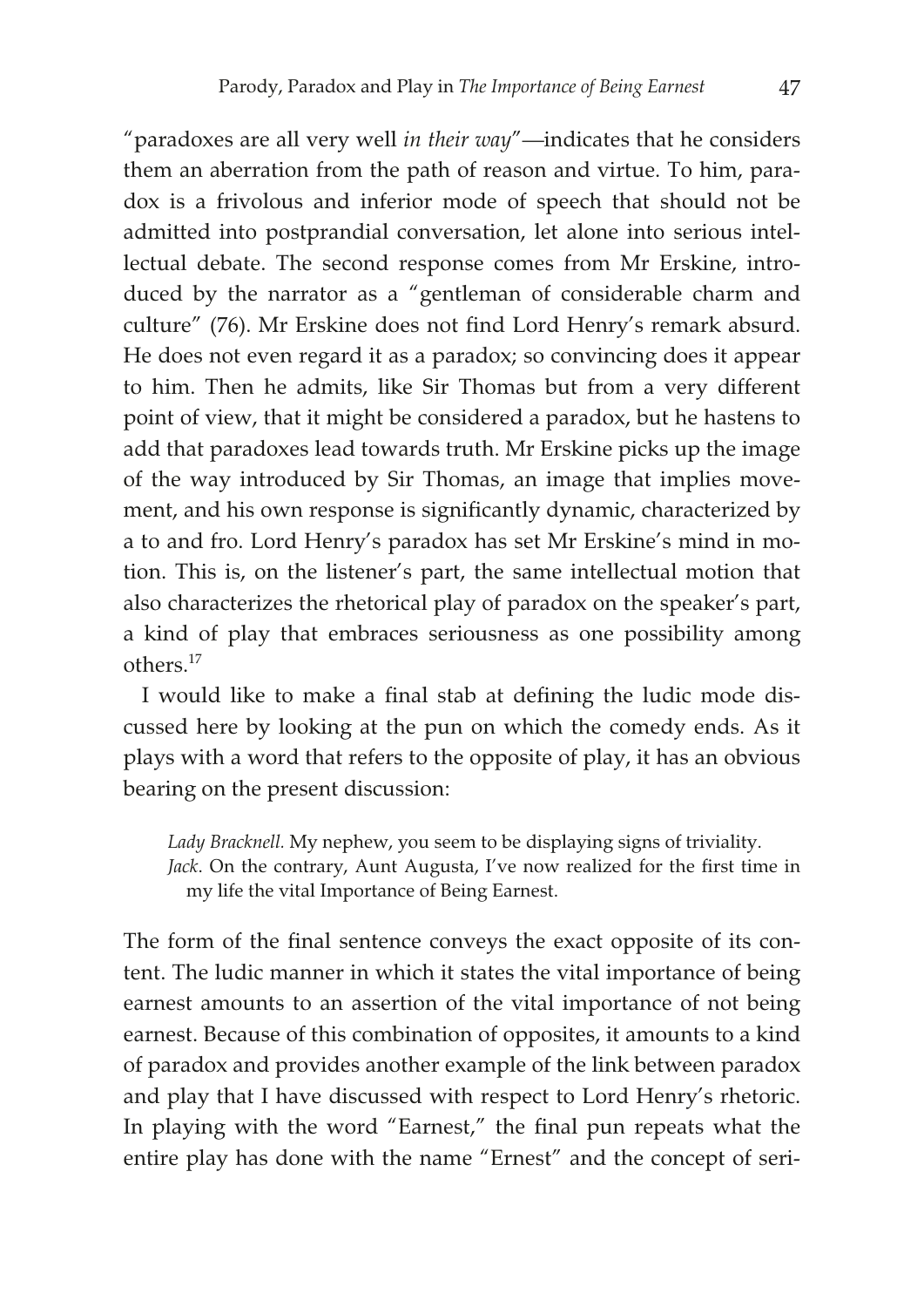ousness. Throughout the comedy, Ernest is only played: it is a fiction invented by Jack, a role used by him and Algernon, a fantasy embellished by Gwendolen and Cecily. When the final twist of the plot reveals that Jack's name is Ernest after all, it does so in the same spirit of parodic play that we have seen at work in the earlier stages of the anagnorisis, such as the recovery of a long-lost handbag. "Earnest" may be the final word of the comedy, but only according to the letter; according to the spirit, the final word is play.

# 5. Why Is *The Importance of Being Earnest* Wilde's Masterpiece?

*The Importance of Being Earnest* is generally considered Wilde's supreme achievement. Some critics have justified this view by arguing that in his earlier plays, and in *Dorian Gray*, the sophisticated rhetoric of such characters as Lord Henry, Mrs Erlynne or Lord Illingworth is at odds with other elements of the work, whereas in *The Importance of Being Earnest* this rhetoric is part of a coherent whole.18 Erika Meier describes the artistic discrepancy in the early plays as a clash between witty dialogue and melodramatic plot. Only in his final play does Wilde succeed in fusing action and dialogue:

The surprising events find their counterpart in the unexpectedness of the epigrams; the plot, with its final ironic twist, is complemented by the innumerable paradoxical sayings; and the parallel development of the action (the romance of Gwendolen and Jack on the one hand and of Cecily and Algernon on the other hand) corresponds to the formal and often symmetrical dialogue. In his last play Wilde indeed succeeded in fusing the drama of language (as created in his earlier works) and the drama of action. (195)<sup>19</sup>

I find myself in basic agreement with Meier's claims. In fact, the present essay provides an explanation of how "the plot [...] is complemented by the innumerable paradoxical sayings." It is because the treatment of the plot is parodic, and because of the links between parody and paradox pointed out above, that *The Importance of Being Earnest* is all of a piece. In the earlier plays and in *Dorian Gray*, the plot is treated in a serious or even melodramatic fashion; these works lack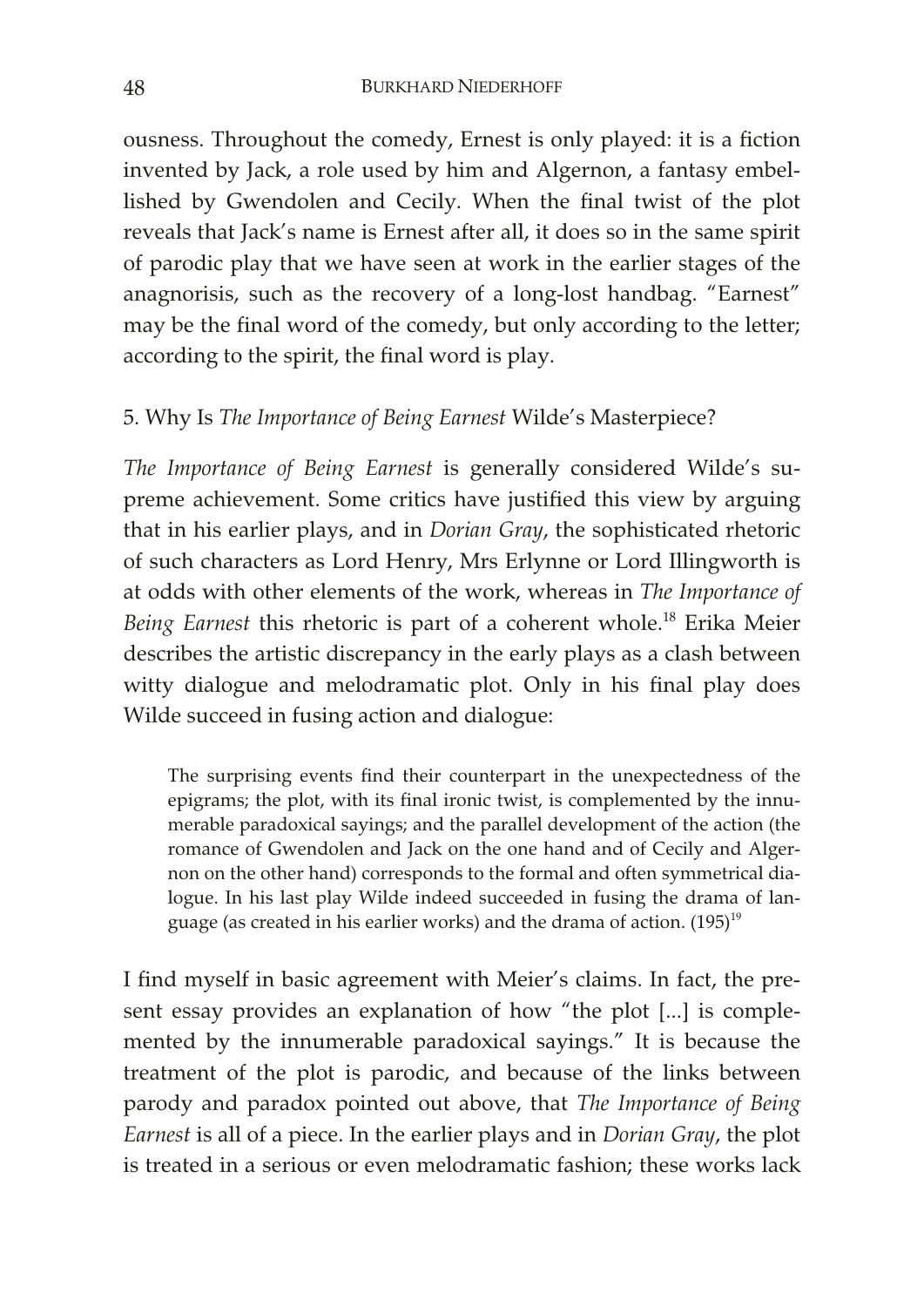the coherence between parody and paradox that characterizes Wilde's last play.

The incompatibility between playful paradoxes and a serious plot in the earlier works is illustrated by the ending of *Dorian Gray*. In this novel, the protagonist and his portrait change places in the first chapters. The man remains pure and beautiful like a work of art, whereas the picture turns more and more hideous with every evil act that Dorian commits. When he finally attempts to destroy the portrait, wishing to eliminate the visual record of his sins, he brings about his own death. Portrait and protagonist change places again; the former regains its original beauty, while the latter turns into an ugly and withered corpse. Thus the ending of the novel depicts a punishment of sin; it underlines the allegorical and cautionary character of the plot, whose orthodox morality and seriousness are a far cry from the exuberant and playful scepticism of Lord Henry's paradoxes.

The incompatibility between the plot and the paradoxes of *Dorian Gray* is not merely a matter of mode and atmosphere; there are even more specific contradictions between them. At one point, Lord Henry states:

The mutilation of the savage has its tragic survival in the self-denial that mars our lives. We are punished for our refusals. Every impulse that we strive to strangle broods in the mind, and poisons us. The body sins once, and has done with its sin, for action is a mode of purification. [...] The only way to get rid of a temptation is to yield to it. (61-62)

Whereas common sense maintains that we keep morally pure by resisting temptation and avoiding sin, Lord Henry claims that the opposite is true. Self-denial poisons; sinning purifies. The plot, however, does not follow this paradoxical logic. Every temptation that Dorian yields to leaves its mark on the portrait; every sin that he commits adds another blemish. It is only in Lord Henry's speech that action is a mode of purification; in the plot of the novel, it remains a mode of defilement. The plot also clashes with the paradoxes of "The Decay of Lying" mentioned in the third section of this essay. Admittedly, there is a temporary period in which these paradoxes seem to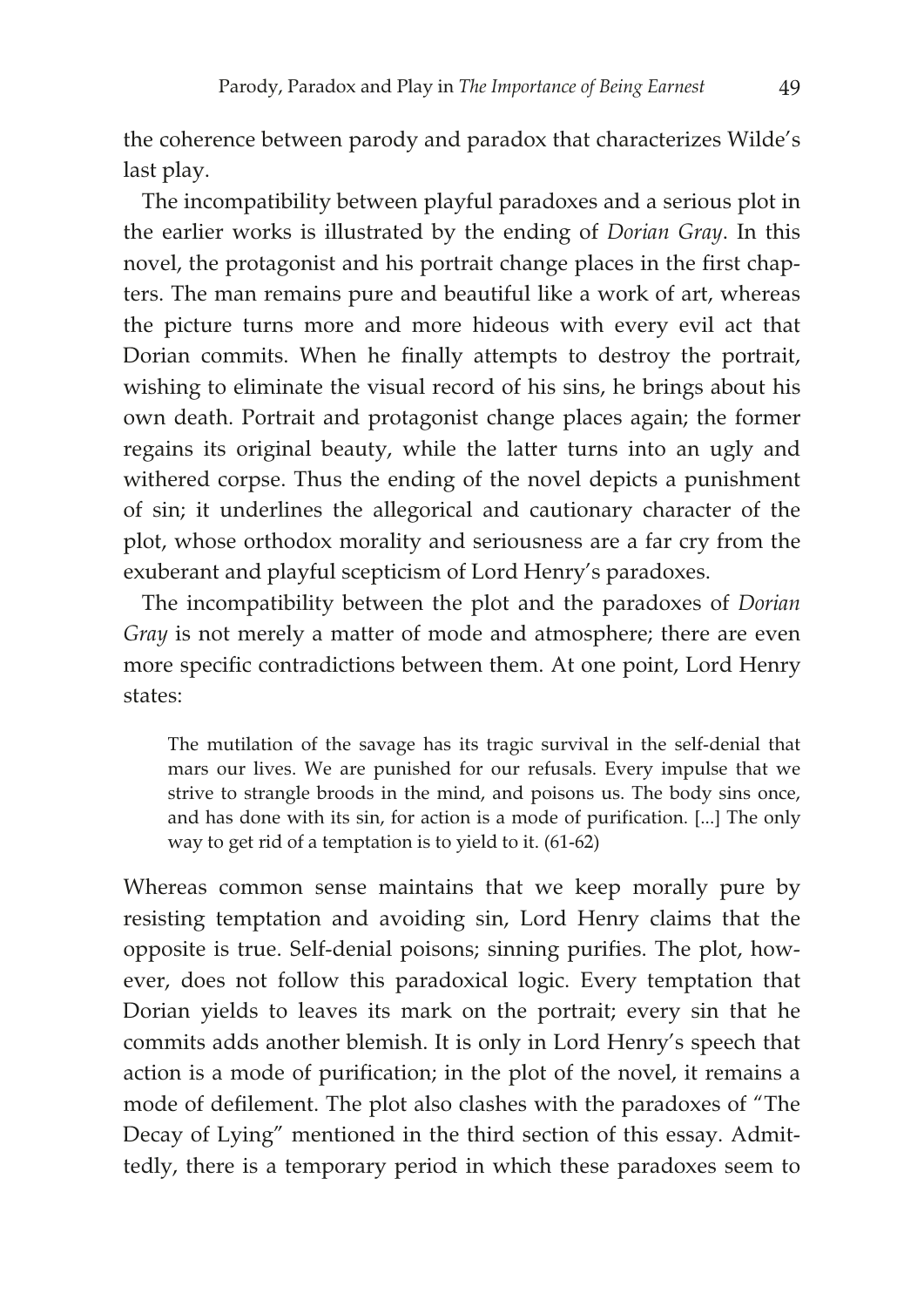govern the plot. After the man and the portrait have changed places, life does imitate art in that Dorian is and remains as beautiful as the picture of his younger self. But in the portrait the traditional principles of mimesis and morality are upheld; art imitates life and teaches an ethical lesson in that every sin committed by Dorian is mirrored in the painting. It is the logic of the portrait that prevails in the end. Dorian's self-fashioning fails; the beautiful lie that his life is built on collapses, while the ugly truth is revealed. To sum up, the ending of *Dorian Gray* is at odds with the paradoxical rhetoric in this novel and in "The Decay of Lying," and this discrepancy remains unresolved.

The ending of *The Importance of Being Earnest* is comparable to the ending of *Dorian Gray* in that it also concerns the identity of the protagonist and his relationship with a kind of *doppelgänger* that enables him to lead a double life. In the novel, the *doppelgänger* is the miraculously changing image that inhabits the picture painted by Basil Hallward. This image allows Dorian to lead a life of sin because it bears the marks of this life, thus making it possible for him to appear spotless and innocent in the eyes of the world. The ending of the novel shows the tragic folly of this double life; the *doppelgänger* is annihilated when the picture returns to its former status as an ordinary portrait that is no longer subject to miraculous change. The *doppelgänger* of the play is "Ernest," the role that Jack has invented for the time he spends in London; this *doppelgänger* is surprisingly confirmed by the ending. It is revealed that Jack has indeed been christened "Ernest"; he has invented the truth, as it were. Of course, this confirmation is given in the same spirit of parodic play that characterizes the entire anagnorisis up to the final pun; the *doppelgänger* is confirmed precisely because he, too, is a manifestation of playing. Thus the ending does not amount to a lapse into seriousness; it is informed by the ludic mode that also inspires the paradoxical rhetoric of the play. The ending is also in tune with the very paradoxes of "The Decay of Lying"20 that are negated by the ending of *Dorian Gray*. In *The Importance of Being Earnest*, life imitates art in that "Ernest," the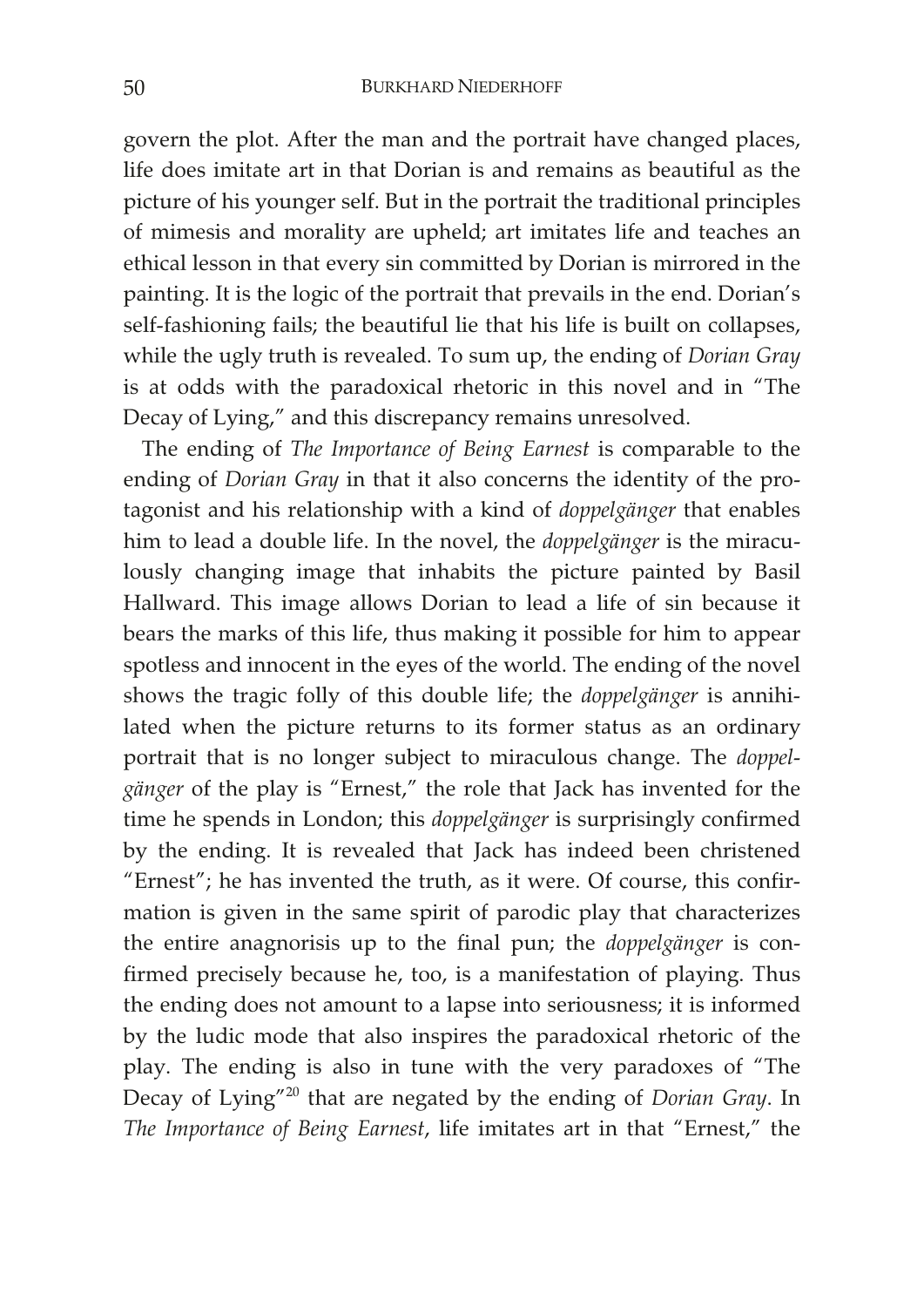creative lie, turns out to be true. The role is the ultimate reality; the truest poetry is the most feigning.

#### Ruhr-Universität Bochum

#### **NOTES**

1 The first version of this essay was delivered at the *Connotations* Symposium on "Sympathetic Parody," which took place in Mettlach and Saarbrücken in late July 2003. I am grateful to Matthias Bauer for organising this event, which was a felicitous combination of *prodesse* and *delectare,* and to the participants for their responses to my talk. I should also like to express my gratitude to Maik Goth, Frank Kearful, Sven Wagner and the anonymous *Connotations* reviewers for their comments on earlier drafts of this essay.

 $2$ To the best of my knowledge, this connection has not been systematically explored. In "Raymond Chandler: Burlesque, Parody, Paradox," Winifred Crombie analyses the links between clauses in Chandler's prose; she touches upon paradox only in the rather remote sense of inter-clausal connections of an illogical kind. She also claims that Chandler parodies the genre of detective fiction, but fails to establish a connection between parody and paradox.

3 See *Poetics* 1454b.

4 A particularly lachrymose example is the anagnorisis in Richard Steele's *The Conscious Lovers* (5.3), in which the merchant Sealand is reunited with his long-lost daughter Indiana.

<sup>5</sup>See, for instance, Abrams 26, and Genette 19.

 ${}^{6}$ There is an additional metadramatic comment in the original four-act version, which Wilde cut at the behest of the director, George Alexander. After Jack has left the scene to search for the handbag, Lady Bracknell says, rather like an Aristotelian drama critic, "I sincerely hope nothing improbable is going to happen. The improbable is always in bad, or at any rate, questionable taste." See *The Original Four-Act Version of* The Importance of Being Earnest 105.

<sup>7</sup>This parodic self-echo is also pointed out by Meier 190 and Gregor 512-13.

 ${}^{8}$ Female dominance is not limited to the proposal scene or the relationship between Gwendolen and Jack; it characterizes all of the heterosexual relationships in the play, and some others elsewhere in Wilde's oeuvre. In *The Picture of Dorian Gray*, for instance, Lord Henry gossips about a forward American heiress who "has made up her mind to propose" to Lord Dartmoor (76). On female dominance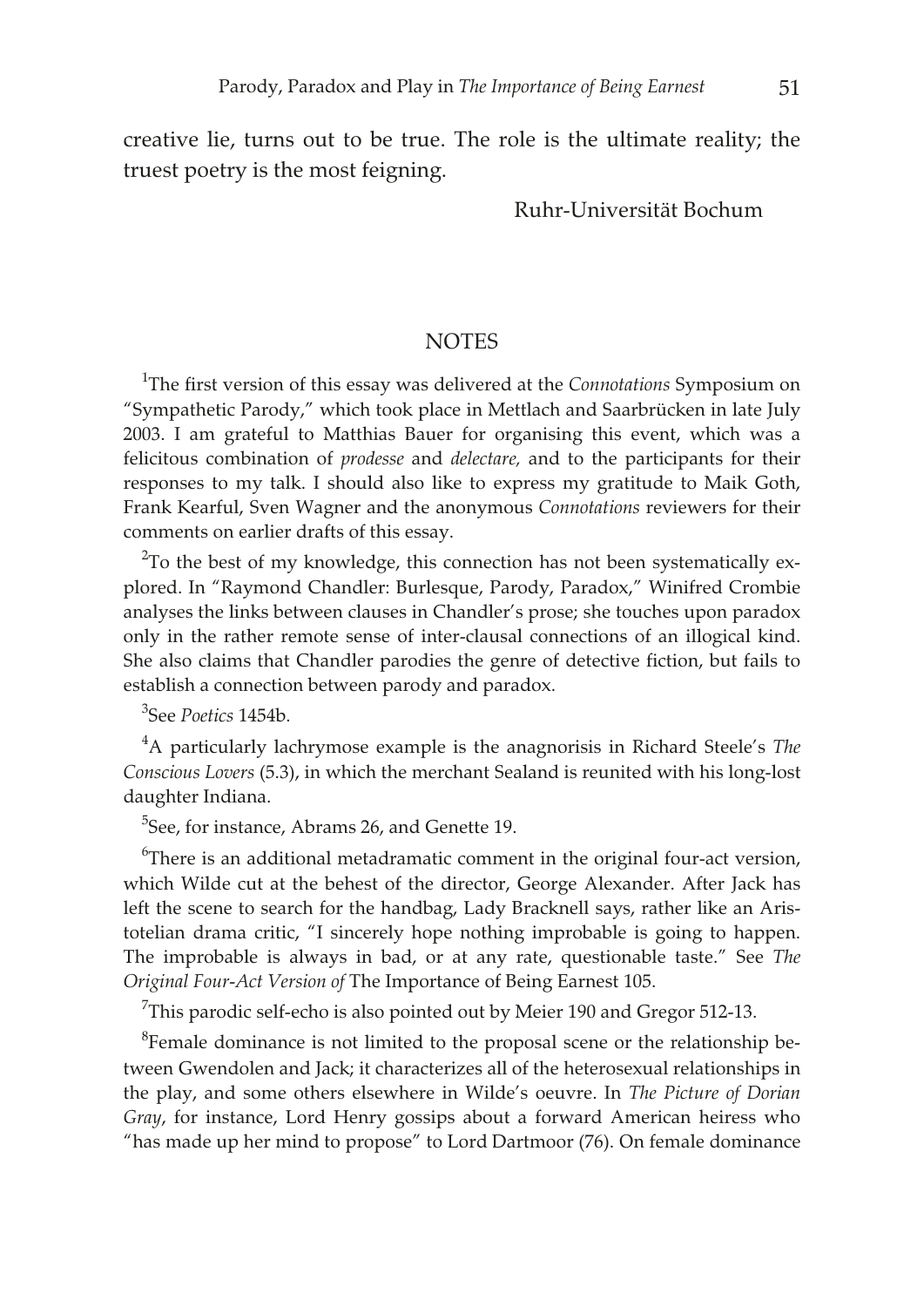in *The Importance of Being Earnest*, see Kohl, *Das literarische Werk* 176-77, Parker 176-77, and Raby 63.

9 I borrow the term *ludic* from Gerard Genette's typology of parody and its related modes. One of Genette's distinctions concerns the attitude that a text may take towards the text(s) that it transforms or imitates. There are three basic modes: first, a satirical or polemical mode in which the source text is ridiculed; second, a ludic mode which creates comic tension between the two texts but no ridicule or derision at the expense of the source; third, a serious mode that translates a text into another genre or cultural context without any comic distortion (33-37). An example of the first mode is Henry Fielding's *Shamela*, of the second (as I would like to claim), *The Importance of Being Earnest*, of the third, Thomas Mann's *Doktor Faustus*. In his important article on parody and comedy, Ian Donaldson makes a distinction which is similar to the distinction between the first two of Genette's modes: "[M]uch of our delight in watching a comedy comes from our recognition of the presence of time-honoured situations, complications, and resolutions, which are introduced in a spirit not so much of ridicule or burlesque as of playful affection. The kind of comic parody which I want to explore […] is not the open and sustained parody of the better-known burlesque and rehearsal plays, but a parody altogether more genial and gentle, devoid of major satirical intent, playing wryly but nonetheless delightedly with the conventions of the comic form" (45). I am grateful to Ian Donaldson for sending me a copy of his instructive article, which I had difficulties in obtaining.

<sup>10</sup>See, for instance, Catsiapis, Hess-Lüttich, Nassar and Zeender.

 $11$ On the differences between these two types of paradox and on their ultimate similarity, see Niederhoff 49-52.

 $12$ On this genre, see Henry Knight Miller and Niederhoff 50-52, where further studies of the genre are listed.

<sup>13</sup>For further examples of this technique, see Donaldson 45 and Ogala 228-29.

14Some examples of servants who like to eat: Sosia in the various versions of *Amphitryon*; Dromio of Ephesus, who advises the man whom he believes to be his master, "Methinks your maw, like mine, should be your clock, / And strike you home without a messenger" (*The Comedy of Errors* 1.2.66-67); Jeremy, who, in the opening scene of William Congreve's *Love for Love*, prefers real food to the nourishment of the mind. The link between masters and wine is shown by Congreve's Mellefont who is praised as "the very Essence of Wit, and Spirit of Wine" (*The Double-Dealer* 1.1.34-35), or by Sheridan's Charles and Careless who see it as "the great Degeneracy of the Age" that some of their fellows do not drink, that "they give into all the Substantial Luxuries of the Table—and abstain from nothing but wine and wit" (*The School for Scandal* 3.3.1-5). Another case in point is the debate about the respective merits of wine and women, a debate frequently conducted by young gentlemen in comedy (e.g. by Merryman and Cunningham in Charles Sedley's *Bellamira*); the debate is never about food and women.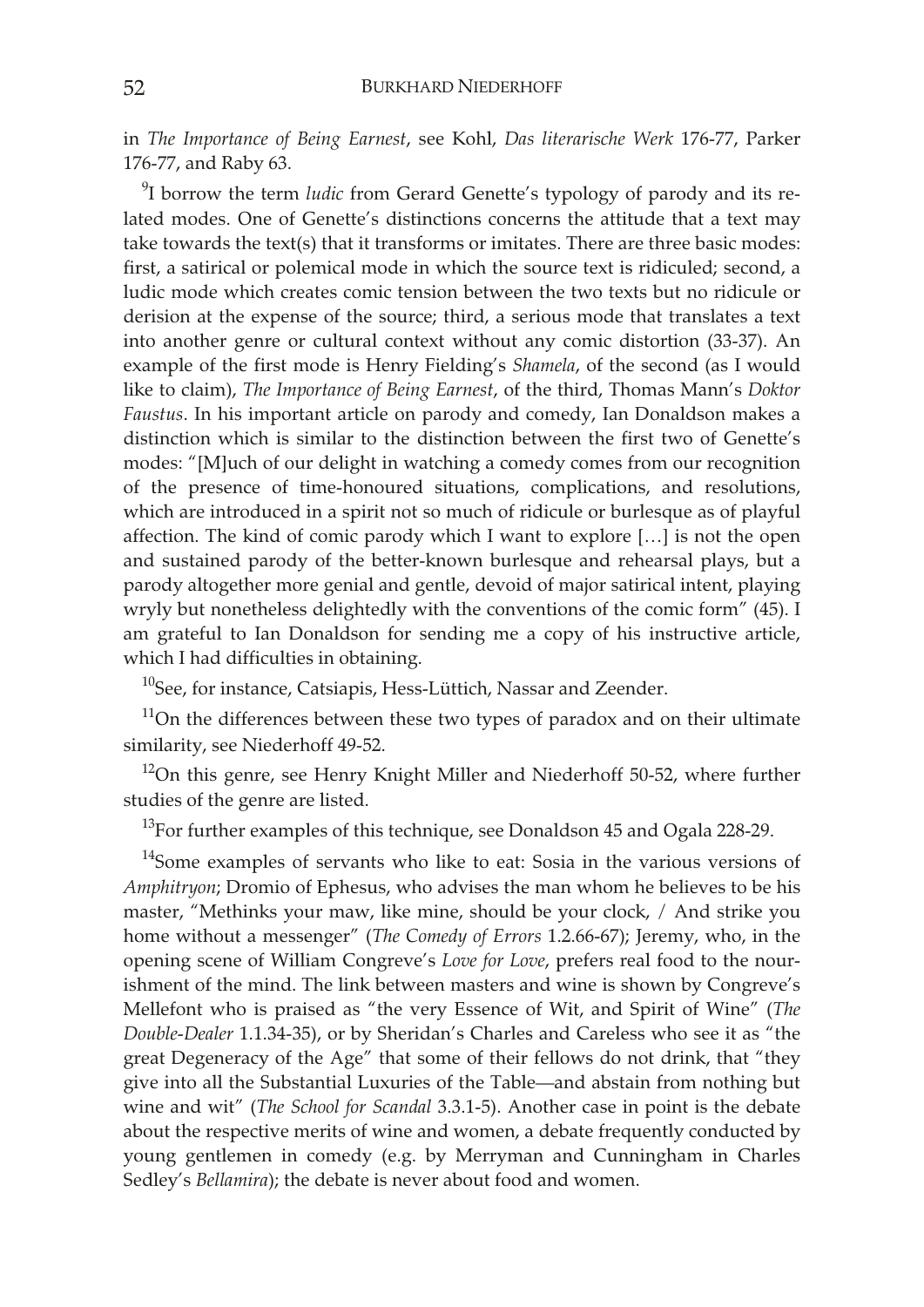<sup>15</sup>This inversion of roles is missed by James M. Ware in his article on Algernon's appetite; Ware relates this appetite to the hedonism of the rakes in Restoration comedy.

 $16$ This allusion may be more than a passing reference; it may indicate an influence of Erasmus on Wilde or at least a profound affinity between them. *The Praise of Folly* evinces some very close similarities to Wilde's writings and to *The Importance of Being Earnest* in particular. First, it draws on the literary traditions of both parody and the paradoxical encomium, as C. A. Patrides points out in an article on Erasmus and Thomas More (39). Second, the preface asserts that "[n]othing is more puerile, certainly, than to treat serious matters triflingly; but nothing is more graceful than to handle light subjects in such a way that you seem to have been anything but trifling" (3). This seems fairly close to the subtitle of Wilde's play, *A Trivial Comedy for Serious People*. Third, *The Praise of Folly* is also informed by a spirit of sceptical play, by the eschewal of a fixed position. As Patrides writes, "Erasmus's mercurial protagonist is wont to disavow a number of specifically Erasmian tenets, admit as many others, and—more often than not—disavow and admit them at once" (40).

 $17$ The present explanation of the ludic quality of Wilde's paradoxes consists in a commentary on some passages from *The Picture of Dorian Gray*. Elsewhere I have given a more technical analysis of the ludic paradox, which distinguishes it from the comico-satirical paradox on the one hand, and the serious paradox on the other. This distinction is based on the relative weight of the opposites linked in a paradox, on the relative weight of the two principles which are at work in a paradox (contradiction and sense), and on the attitude taken by the speaker; see Niederhoff 60-76.

<sup>18</sup>Ian Gregor claims that Wilde found a fitting dramatic environment for the dandy only in his final play but not in the earlier ones, a claim that is echoed in Raby 34. Norbert Kohl takes a similar view of the earlier plays: "Der grelle Kontrast zwischen Pathos und Paradoxon, zwischen der unvermittelten sprachlichen Melodramatik rührseliger Heroinen und dem artifiziellen Idiom der Dandys resultiert in Disharmonien, die der ästhetischen Homogenität der Stücke nicht eben zuträglich sind" (*Leben und Werk* 189).

<sup>19</sup>See also Dariusz Pestka, who argues that in the early plays "the plot is not comic at all, and only verbal wit and a few amusing characters counterbalance the serious problems; whereas in the latter [*The Importance of Being Earnest*] the plot contributes to the playful mood and reinforces other comic devices" (191).

 $^{20}$ A link between this essay and the play is also established by E. B. Partridge in his article, "The Importance of Not Being Earnest."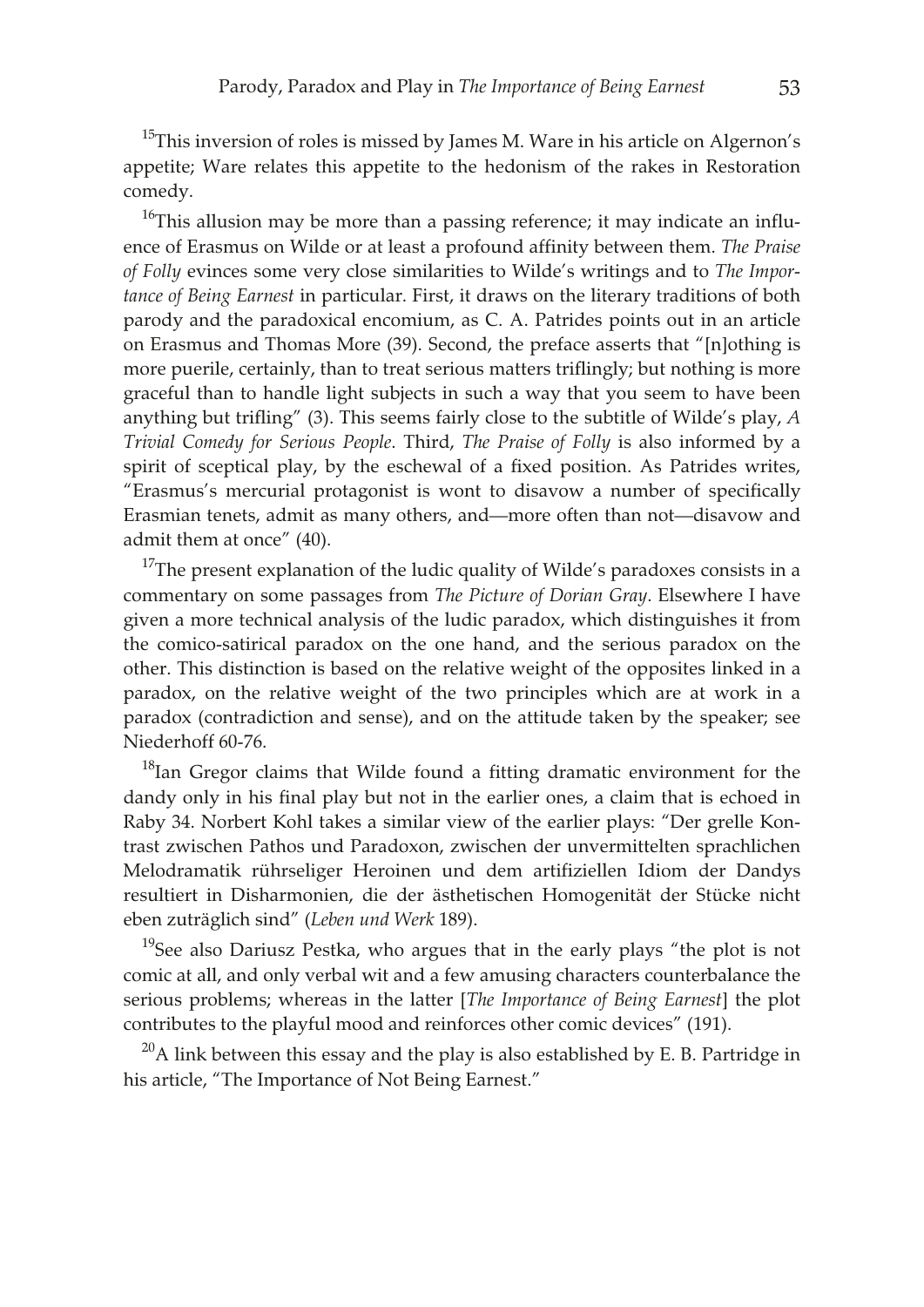#### WORKS CITED

- Abrams, Meyer Howard. *A Glossary of Literary Terms*. 7th ed. Boston: Heinle & Heinle, 1999.
- Aristotle. *Poetics: Classical Literary Criticism*. Eds. D. A. Russell and M. Winterbottom. The World's Classics. Oxford: OUP, 1989. 51-90.
- Booth, Wayne C. *A Rhetoric of Irony*. Chicago: U of Chicago P, 1974.
- Catsiapis, Hélène. "Ironie et paradoxes dans les comédies d'Oscar Wilde: une interprétation." *Thalia: Studies in Literary Humor* 1 (1978): 35-53.
- Congreve, William. *The Complete Plays*. Ed. Herbert Davis. Chicago: U of Chicago P, 1967.
- Crombie, Winifred. "Raymond Chandler: Burlesque, Parody, Paradox." *Language and Style: An International Journal* 16 (1983): 151-68.
- Donaldson, Ian. "'The Ledger of the Lost-and-Stolen Office': Parody in Dramatic Comedy." *Southern Review: Literary and Interdisciplinary Essays* 13 (1980): 41-52.
- Erasmus, Desiderius. *The Praise of Folly*. Ed. Hoyt Hopewell Hudson. New York: Random House, 1970.
- Foster, Richard. "Wilde as Parodist: A Second Look at *The Importance of Being Earnest*." *College English* 18 (1956-57): 18-23.
- Genette, Gérard. *Palimpsestes: La littérature au second degré*. Paris: Seuil, 1982.
- Gregor, Ian. "Comedy and Oscar Wilde." *Sewanee Review* 74 (1966): 501-21.
- Hess-Lüttich, Ernest W. B. "Die Strategie der Paradoxie: Zur Logik der Konversation im Dandyismus am Beispiel Oscar Wildes." *Semiotics of Drama and Theatre: New Perspectives in the Theory of Drama and Theatre*. Eds. Herta Schmid and Aloysius van Kesteren. Amsterdam: Benjamins, 1984. 197-234.
- Höfele, Andreas. *Parodie und literarischer Wandel: Studien zur Funktion einer Schreibweise in der englischen Literatur des ausgehenden 19. Jahrhunderts*. Heidelberg: Winter, 1986.
- Kohl, Norbert. *Oscar Wilde: Leben und Werk*. Frankfurt a. M.: Insel, 2000.
- ——. *Oscar Wilde: Das literarische Werk zwischen Provokation und Anpassung.* Heidelberg: Winter, 1980.
- Meier, Erika. *Realism and Reality: The Function of the Stage Directions in the New Drama from Thomas William Robertson to George Bernard Shaw*. Bern: Francke, 1967.
- Miller, Henry Knight. "The Paradoxical Encomium with Special Reference to Its Vogue in England, 1600-1800." *Modern Philology* 53 (1955): 145-78.
- Nassar, Christopher S. "On Originality and Influence: Oscar Wilde's Technique." *Journal of the Eighteen Nineties Society* 24 (1997): 37-47.
- Niederhoff, Burkhard. *"The Rule of Contrary": Das Paradox in der englischen Komödie der Restaurationszeit und des frühen 18. Jahrhunderts.* Trier: Wissenschaftlicher Verlag Trier, 2001.
- Ogala, Aatos. *Aestheticism and Oscar Wilde.* 2 vols. Helsinki: n. p., 1955.